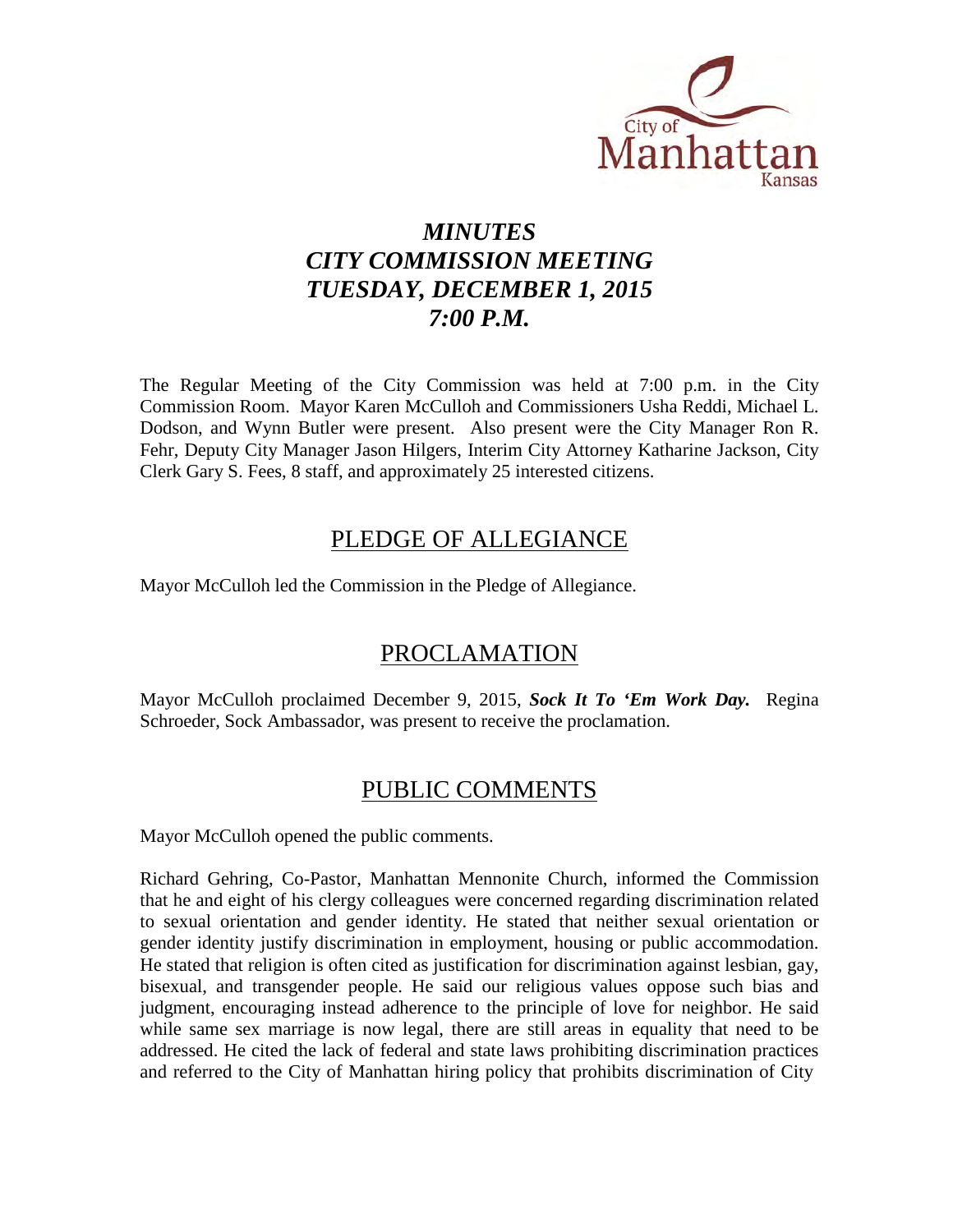## PUBLIC COMMENTS *(CONTINUED)*

employees due to sexual orientation, but stated that more needs to be done. He urged attention and protection from the City Commission on this issue. He stated that the churches and pastors that have signed on to this statement include First Christian Church, Senior Pastor Paul Allen; First United Methodist Church, Pastor Troy Bowers, Pastor Patrick McLaughlin, and Pastor Melanie Martin; Ecumenical Campus Ministries, Pastor David Jones; Manhattan Mennonite Church, myself (Co-Pastor Richard Gehring) and Co-Pastor Barbara Krehbiel Gehring; Unitarian Universalist Fellowship of Manhattan, Reverend Jonalu Johnstone; and First Congregational United Church of Christ, Reverend Caela Simmons Wood.

Hearing no other comments, Mayor McCulloh closed the public comments.

# COMMISSIONER COMMENTS

Commissioner Reddi informed the community that the deadline for the Martin Luther King essay contest is December 5, 2015, and encouraged everyone to participate. She thanked all volunteers and City employees that worked during the Thanksgiving holiday to keep the streets safe. She stated that if anyone would like to volunteer for snow removal to go to the City's website and sign-up for the City Snow Partners program. Finally, she said for those who did not have an opportunity to shop locally due to the poor weather last weekend, to please shop locally this weekend.

Mayor McCulloh stated that she attended the Festival of Lights event at the Blue Earth Plaza on Friday, November 27, 2015, and encouraged citizens to shop locally and support the local businesses. She thanked Old Chicago and their staff for hosting the wonderful Community Thanksgiving Meal with the Flint Hills Breadbasket and expressed her appreciation to the many vendors and volunteers that made this possible. She invited the community to join her on Friday, December 4, 2015, for the Mayor's Spirit of the Holidays Lighted Parade and Tree Lighting. She said the parade will begin at 5:30 p.m. at the Manhattan Town Center and will end in Aggieville, immediately followed by the annual tree lighting event in Triangle Park. She said the parade will include several bands, stated that carts from the Flint Hills Breadbasket will be along the parade route to collect canned good items, and said that the City Commissioners will be riding in Old Engine One which was decorated by Commissioner Butler. She also stated that the judges for the parade this year are former Manhattan mayors Ed Klimek, Tom Phillips and Bruce Snead.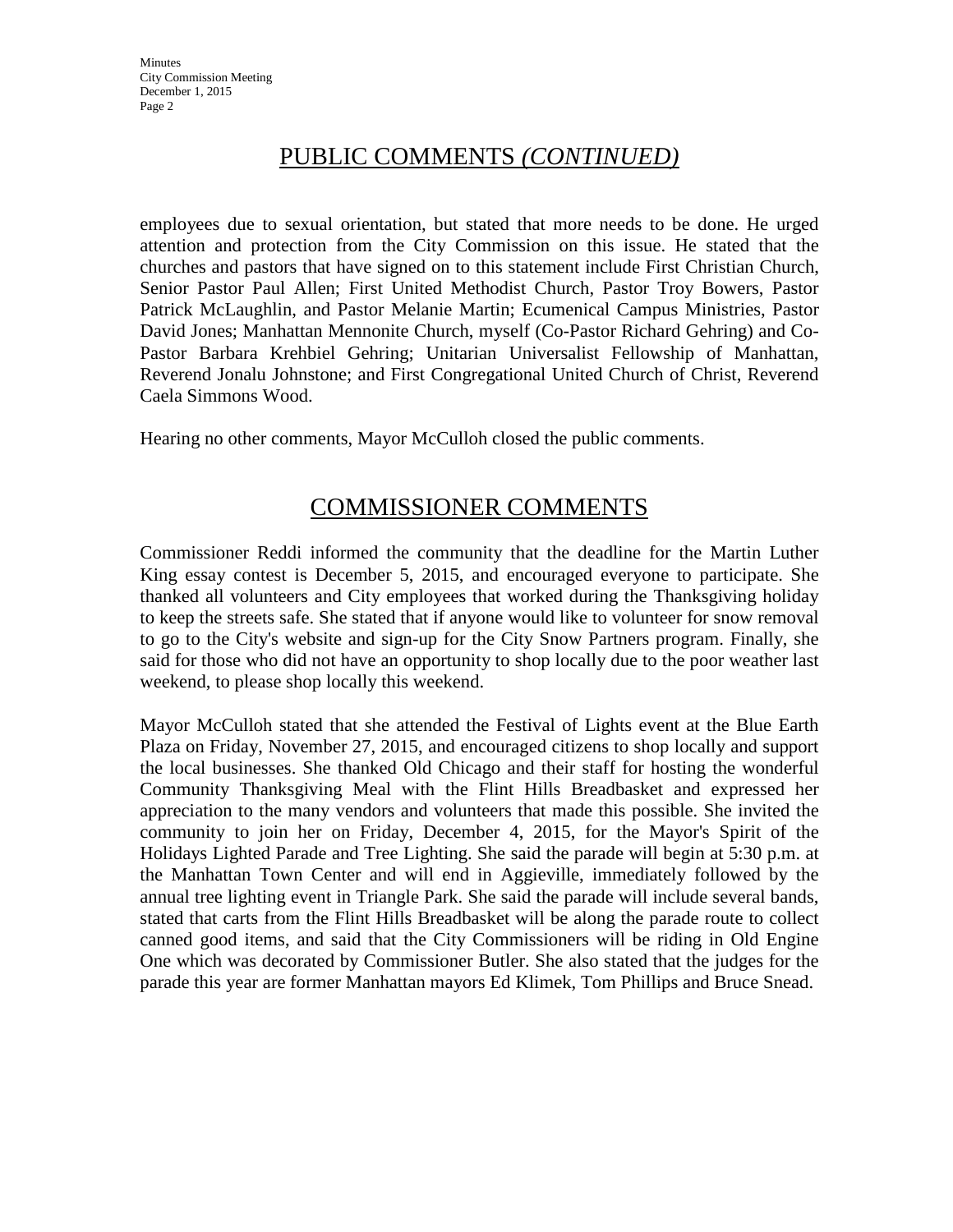## CONSENT AGENDA

(\* denotes those items discussed)

#### **MINUTES**

The Commission approved the minutes of the Regular City Commission Meeting held Tuesday, November 17, 2015.

#### **CLAIMS REGISTER NO. 2805**

The Commission approved Claims Register No. 2805 authorizing and approving the payment of claims from November 11, 2015, to November 24, 2015, in the amount of \$2,514,934.89.

#### **LICENSE**

The Commission approved a Merchant Guard Agency License for calendar year 2016 for AlliedBarton Security Services LLC, 161 Washington Street, Suite 600, Conshohocken, Pennsylvania; and Securitas Security Services USA, Inc, 3641 Southwest Plass Avenue, Suite 150, Topeka, Kansas; an annual Cereal Malt Beverages On-Premises License for K-State Student Union, 305 K-State Student Union; and an annual Cereal Malt Beverages Off-Premises License for Walgreens #07060, 325 Bluemont Avenue; and Walgreens #12814, 2719 Anderson Avenue.

#### **\* NONCONFORMING USE ISSUES – DOWNZONE – EAST OF CITY PARK**

Commissioner Butler stated that he would support the item and this also includes directing City staff to schedule a Work Session in early 2016 to further develop approaches to address the issues created by nonconforming uses especially in regard to the area east of City Park which is being downzoned. He stated that the Work Session is a step in the right direction to address these concerns.

Ron Fehr, City Manager, stated that a City Commission Work Session was planned for Tuesday, January 12, 2016, to discuss the item and present alternatives.

Richard Hill, representing the Manhattan Landlords Association, 3513 Stagecoach Circle, requested that the City Commission look at an amnesty program for rental properties that no longer conform. He said this would reduce the amount of staff time required to look up property records and reduce time for property owners having to get all the information. He stated that if the property is now on the tax roll as a multi-family, it should be given amnesty, which would grandfather the property.

The Commission directed staff to schedule a work session or discussion item early in 2016 to further develop approaches to address the issues created by nonconforming uses, especially in regard to the area east of City Park which is being downzoned.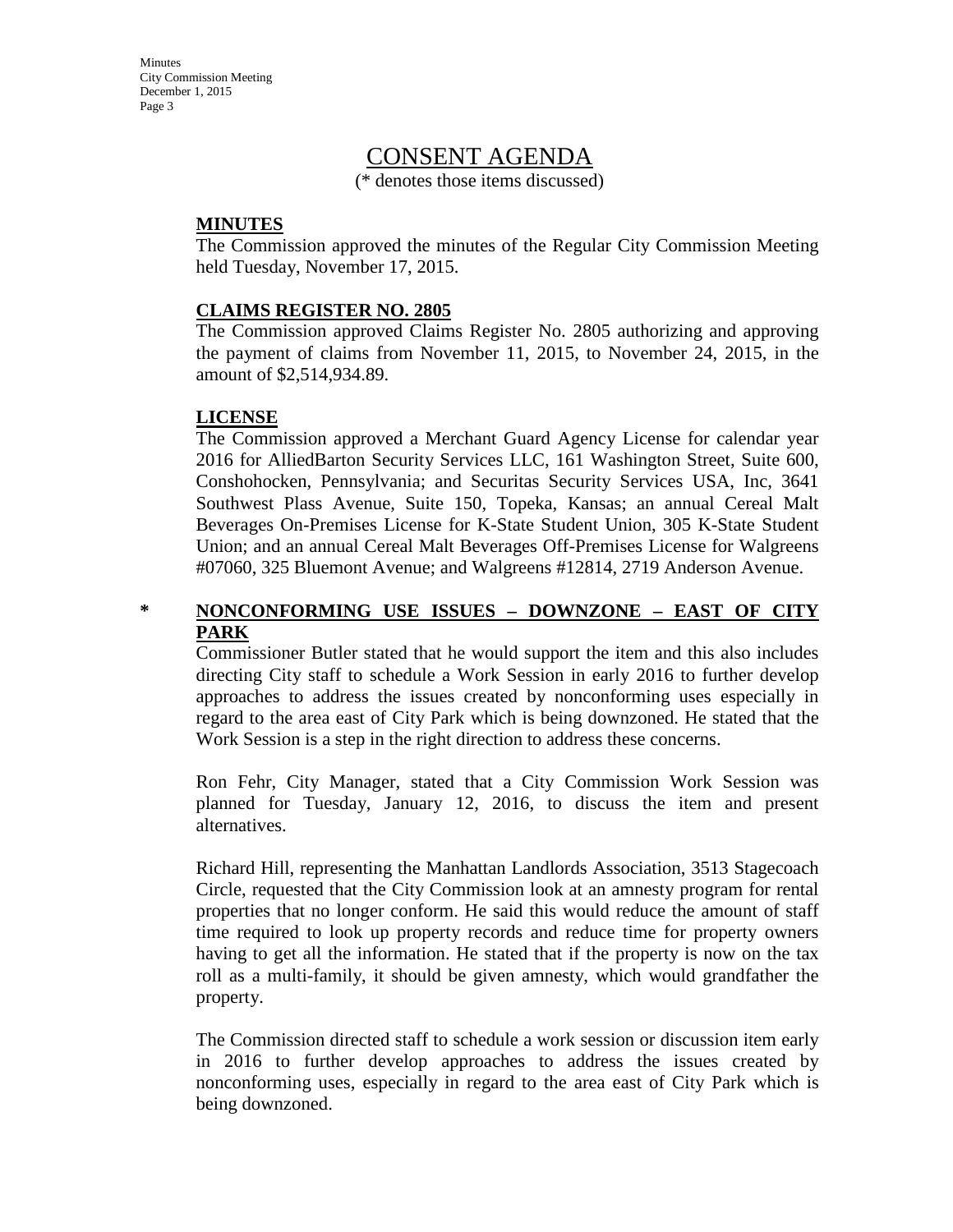#### **\* ORDINANCE NO. 7179 – DOWNZONE – EAST OF CITY PARK**

Commissioner Butler stated that he would support the item and this also includes directing City staff to schedule a Work Session in early 2016 to further develop approaches to address the issues created by nonconforming uses especially in regard to the area east of City Park which is being downzoned. He stated that the Work Session is a step in the right direction to address these concerns.

Ron Fehr, City Manager, stated that a City Commission Work Session was planned for Tuesday, January 12, 2016, to discuss the item and present alternatives.

Richard Hill, representing the Manhattan Landlords Association, requested that the City Commission look at an amnesty program for rental properties that no longer conform. He said this would reduce the amount of staff time required to look up property records and reduce time for property owners having to get all the information. He stated that if the property is now on the tax roll as a multi-family, it should be given amnesty, which would grandfather the property.

The Commission approved Ordinance No. 7179 rezoning 142 parcels, generally bounded by North 11<sup>th</sup> Street on the west; North Juliette Avenue on the east; the alley north of Poyntz Avenue on the south; and on the north by Osage Street between North 11<sup>th</sup> and North 9<sup>th</sup> Streets, and the alley north of Osage Street between North  $9<sup>th</sup>$  Street and North Juliette Avenue, from R-M/TNO, Four-Family Residential District with Traditional Neighborhood Overlay District, to R-1/TNO, Single-Family Residential District with Traditional Neighborhood Overlay District, based on the findings in the Staff Report *(See Attachment No. 1)* and the recommendation of the Planning Board.

#### **ORDINANCE NO. 7180 – ISSUE INDUSTRIAL REVENUE BONDS – GTM SPORTSWEAR, INC.**

The Commission approved Ordinance No. 7180 issuing \$1.7 million in Industrial Revenue Bonds for GTM Sportswear, Inc., for the purpose of acquiring, constructing, expanding, and equipping the company's existing manufacturing facility located at 520 McCall Road.

#### **ORDINANCE NO. 7181 – AMEND – WATER RATES AND KANSAS ONE CALL FEE**

The Commission approved Ordinance No. 7181 amending applicable sections of Chapter 32 of the Code of Ordinances increasing water rates by 3% and the Kansas One Call Fee to \$0.85, as recommended, and clarifying the water rates and connection fees to be paid for facilities owned by Kansas State University, effective January 1, 2016.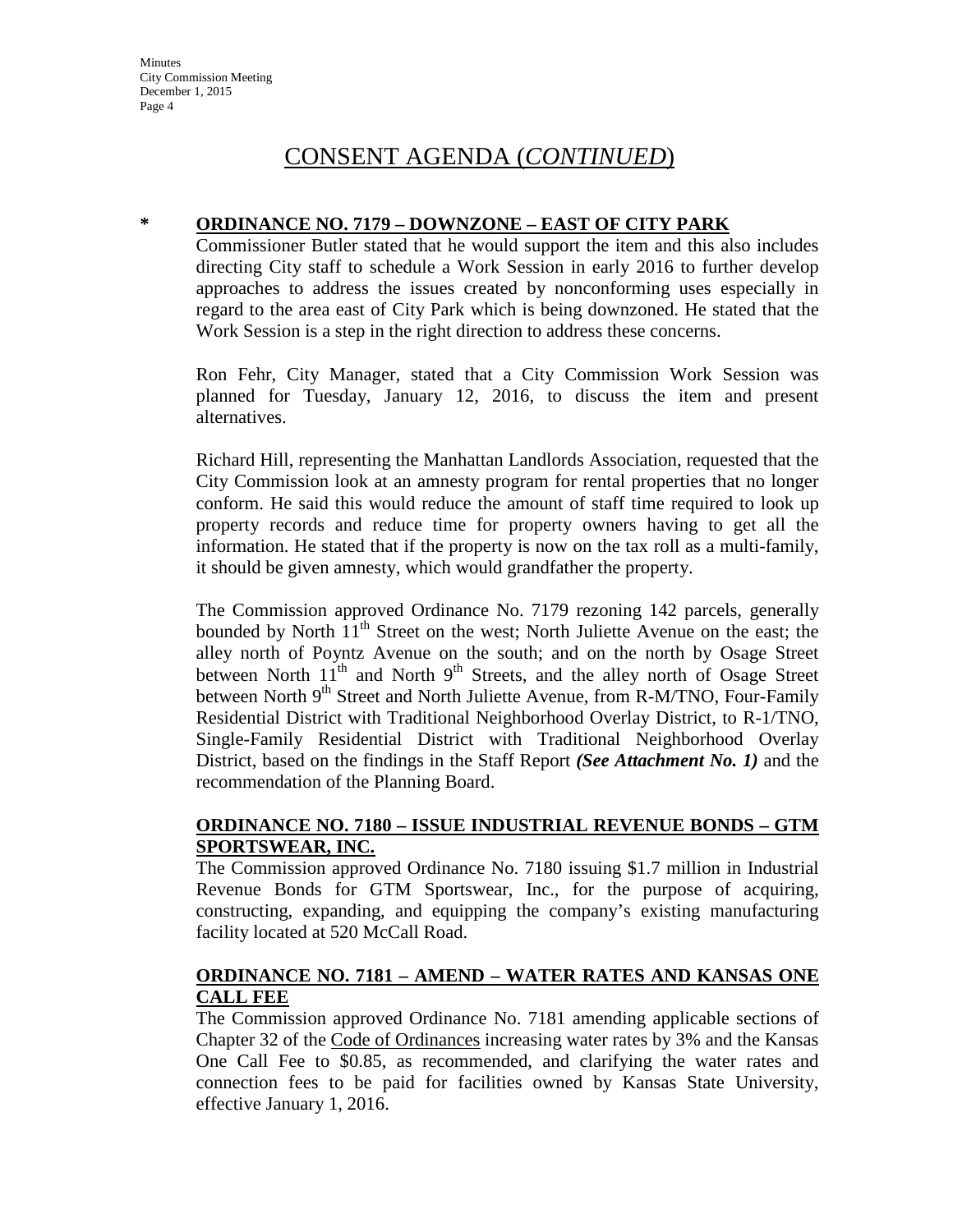#### **ORDINANCE NO. 7182 – AMEND – SEWER RATES**

The Commission approved Ordinance No. 7182 amending applicable sections of Chapter 32 of the Code of Ordinances increasing sewer rates by 3% as recommended, clarifying the sewer rates and connection fees to be paid for facilities owned by Kansas State University, and clarifying the basis for allowing for the reduction of sewer use charges for non-residential users, effective January 1, 2016.

#### **ORDINANCE NO. 7183 – AMEND – NO PARKING ANY TIME – NORTH DELAWARE AVENUE**

The Commission approved Ordinance No. 7183 amending Chapter 31 of the Code of Ordinances to include additional "No Parking Any Time" zones to include sections along North Delaware Avenue from Sunset Avenue to Sunset Lane intersection.

#### **ORDINANCE NO. 7184 – AMEND – WHITE ZONE PARKING PERMIT ZONE – NORTH DELAWARE AVENUE**

The Commission approved Ordinance No. 7184 amending sections of the "White Zone Parking" to include sections along North Delaware Avenue from Sunset Avenue to Sunset Lane intersection.

#### **RESOLUTION NO. 120115-A – REVISED PETITION – LEE MILL HEIGHTS, UNIT 10 – SANITARY SEWER IMPROVEMENTS (SS1512)**

The Commission found the amended petition sufficient, and approved Resolution No. 120115-A, in the amount of \$231,287.00, rescinding Resolution No. 081815-H and finding the project advisable and authorizing construction for the Lee Mill Heights, Unit 10, Sanitary Sewer Improvements (SS1512) project.

#### **RESOLUTION NO. 120115-B – REVISED PETITION – LEE MILL HEIGHTS, UNIT 10 – WATER IMPROVEMENTS (WA1512)**

The Commission found the amended petition sufficient; and approved Resolution No. 120115-B, in the amount of \$95,073.00, rescinding Resolution No. 081815-G, and finding the project advisable and authorizing construction for the Lee Mill Heights, Unit 10, Water Improvements (WA1512) project.

#### **RESOLUTION NO. 120115-C – REVISED PETITION – LEE MILL HEIGHTS, UNIT 10 – STREET IMPROVEMENTS (ST1509)**

The Commission found the amended petition sufficient, and approved Resolution No. 120115-C, in the amount of \$437,133.00, rescinding Resolution No. 081815-F, and finding the project advisable and authorizing construction for the Lee Mill Heights, Unit 10, Street Improvements (ST1509) project.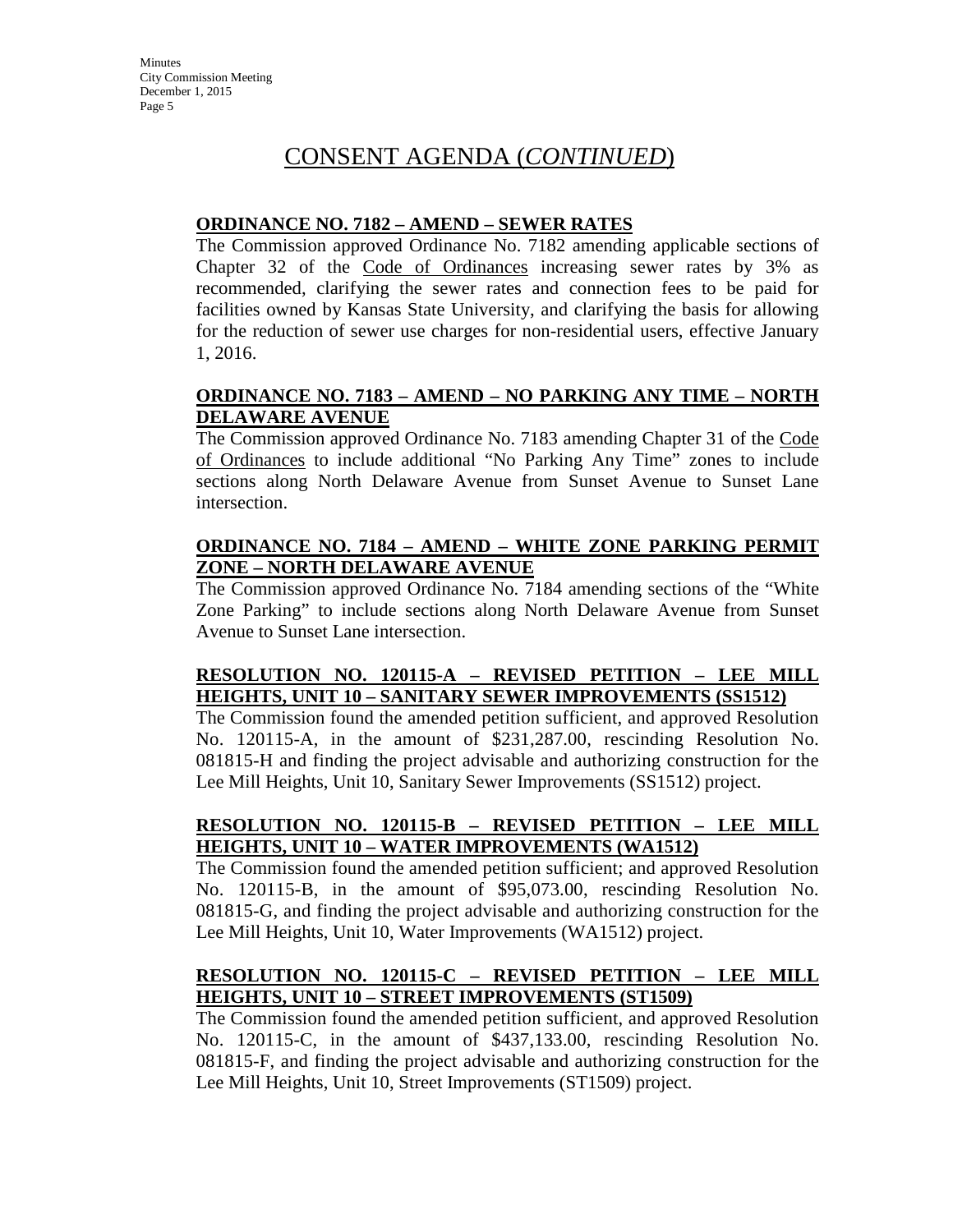#### **RESOLUTION NO. 120115-D – PETITION – LEE MILL HEIGHTS, UNIT 10 – STORMWATER IMPROVEMENTS (SM1513)**

The Commission found the petition sufficient; and approved Resolution No. 120115-D, in the amount of \$54,806.00, finding the project advisable and authorizing construction for the Lee Mill Heights, Unit 10, Stormwater Improvements (SM1513) project.

#### **AGREEMENT – PROFESSIONAL ENGINEERING SERVICES – WATER TREATMENT PLANT IMPROVEMENTS (WA1403, CIP #WA0159 and WA121E)**

The Commission authorized the Mayor and City Clerk to execute an agreement for professional engineering services in an amount not to exceed \$623,121.00 with Carollo Engineers, of Kansas City, Missouri, for the Water Treatment Plant Improvements Project (WA1403, CIP #WA015P and WA121E).

#### **AWARD CONTRACT – POYNTZ AVENUE PUMP STATION REINFORCED CONCRETE BOX (RCB) EXTENSION (SM1309)**

The Commission accepted the Engineer's Opinion of Probable Cost in the amount of \$690,317.00; awarded a construction contract, in the amount of \$561,645.50, to Middlecreek Corporation, of Peabody, Kansas; and authorized the Mayor and City Clerk to execute the construction contract for the Poyntz Avenue Pump Station Reinforced Concrete Box (RCB) Extension (SM1309) project.

#### **CONTRACT AMENDMENT NO. 3 – ENGINEERING SERVICES - POYNTZ AVENUE PUMP STATION REINFORCED CONCRETE BOX (RCB) EXTENSION (SM1309)**

The Commission approved Contract Amendment No. 3 with AMEC Foster Wheeler, of Topeka, Kansas, for additional construction engineering services, in an amount not to exceed \$18,529.50, and authorized the Mayor and City Clerk to execute Contract Amendment No. 3.

#### **FIRST READING - ISSUE GENERAL OBLIGATION BONDS - POYNTZ AVENUE PUMP STATION REINFORCED CONCRETE BOX (RCB) EXTENSION (SM1309)**

The Commission approved first reading of an ordinance issuing bonds to pay for the Poyntz Avenue Pump Station Reinforced Concrete Box (RCB) Extension (SM1309) project.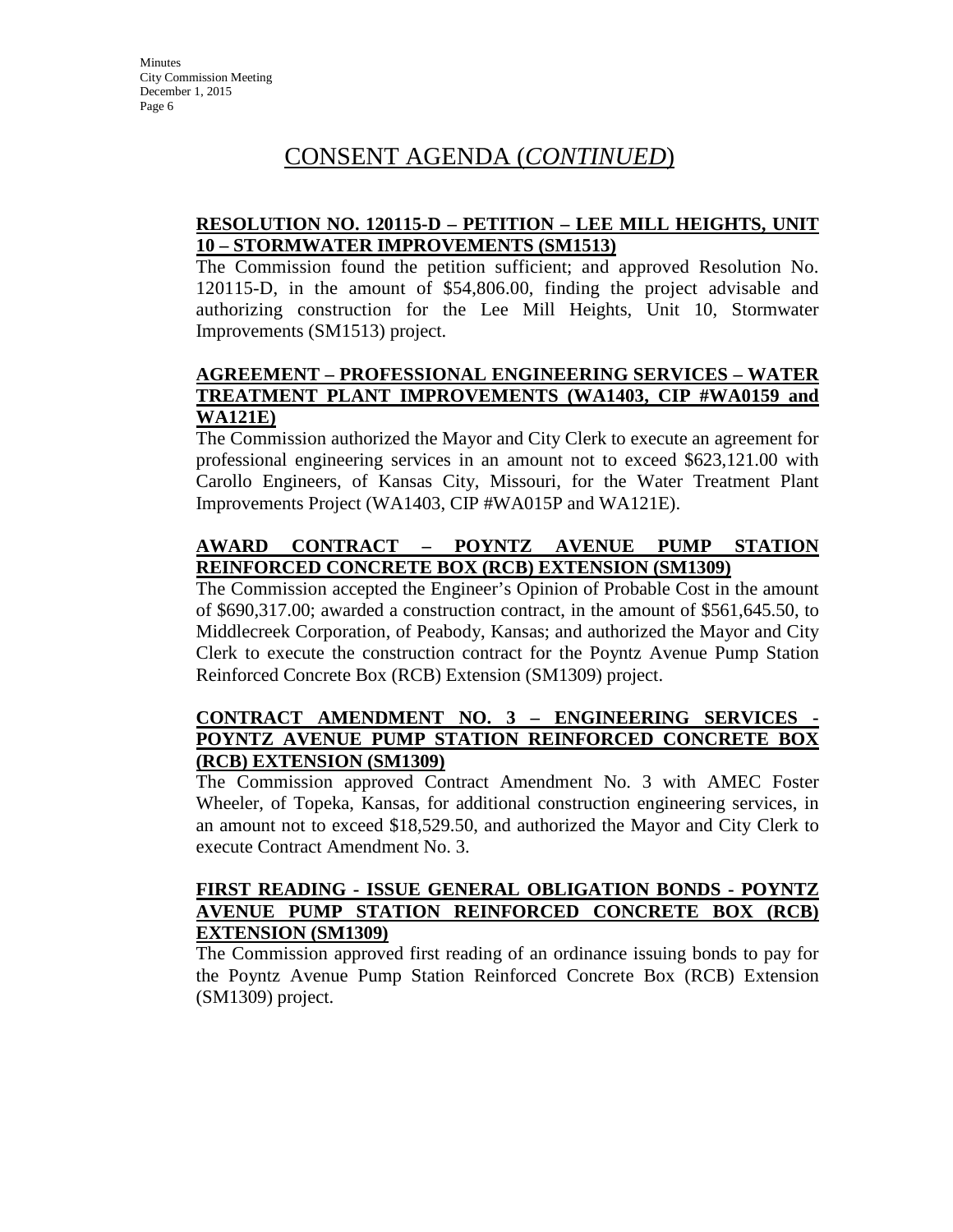#### **AGREEMENT – ESRI SMALL GOVERNMENT TERM ENTERPRISE LICENSE**

The Commission authorized City Administration to execute the ESRI Small Government Term Enterprise License Agreement for GIS services in the amount of \$50,000.00 per year for a term of three years (2016-2018).

#### **PURCHASE – MOWER – SUNSET ZOO (CIP #SZ001E)**

The Commission approved the purchase of the 725DT Grasshopper mower for the Sunset Zoo from Moridge Manufacturing, of Moundridge, Kansas, in the total amount of \$23,579.25 (\$22,289.25 for base bid and \$1,290.00 for the optional remote leaf and debris vacuum system), to be paid from the Special Parks and Recreation Fund (CIP #SZ001E).

#### **BOARD APPOINTMENTS**

The Commission approved appointments by Mayor McCulloh to various boards and committees of the City.

#### *Cemetery Board*

Re-appointment of Patrick Gormely, 434 Wickham Road, to a three-year term. Mr. Gormely's term will begin and will expire January 1, 2016.

#### *Special Alcohol Funds Advisory Committee*

Appointment of Gabrielle Thompson, 1009 Karla Lane, to a three-year term. Ms. Thompson's term will begin and will expire June 30, 2018.

After discussion and comments from the Commission, Commissioner Reddi moved to approve the consent agenda. Commissioner Dodson seconded the motion. On a roll call vote, motion carried 4-0.

# GENERAL AGENDA

#### **FIRST READING - AMEND FINAL DEVELOPMENT PLAN - STONECREEK PLANNED UNIT DEVELOPMENT (PUD)**

Eric Cattell, Assistant Director for Planning, presented an overview of the item. He then responded to questions from the Commission regarding the proposed signage and directional sign opportunities in the PUD.

Mayor McCulloh opened the public comments.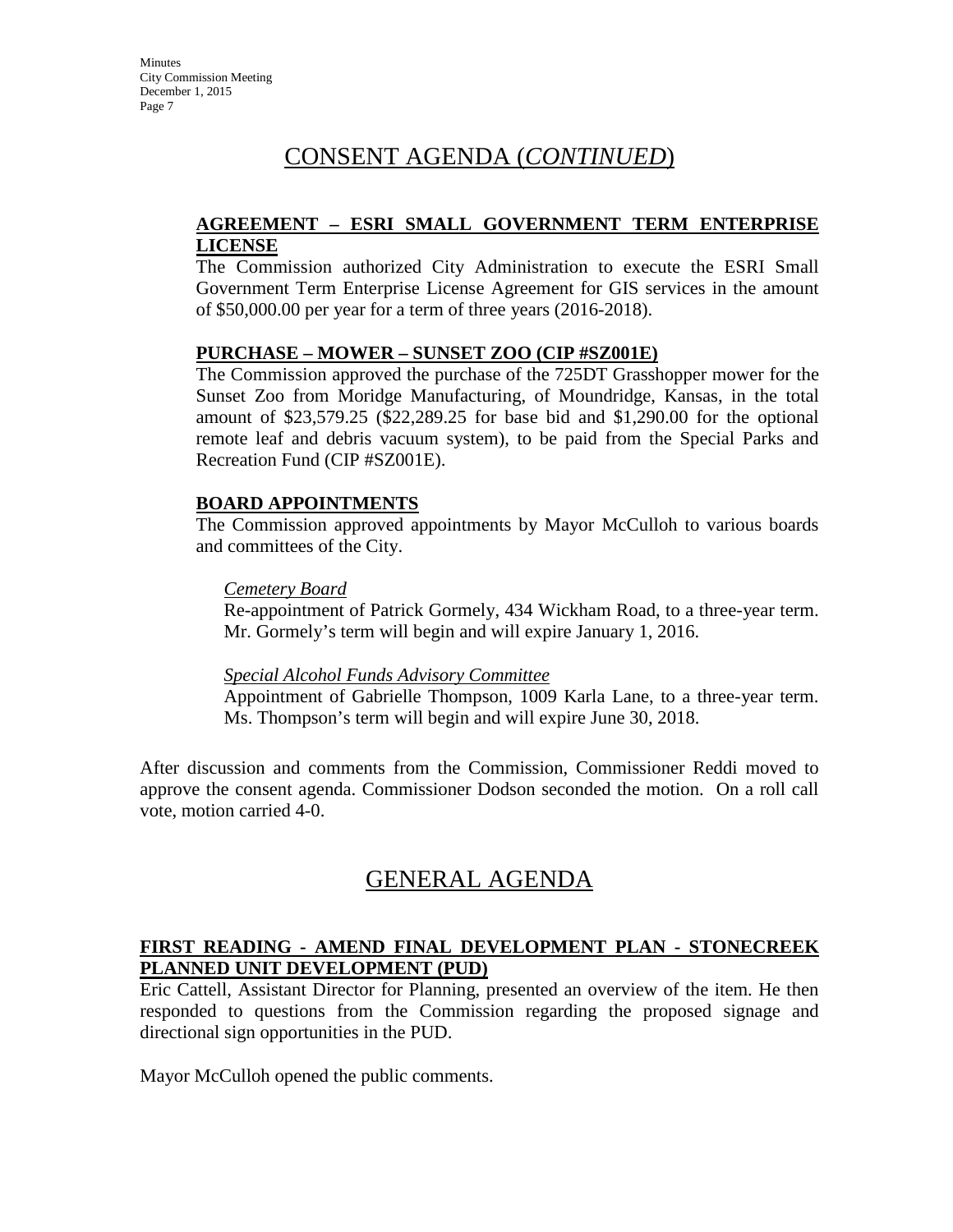# GENERAL AGENDA *(CONTINUED)*

#### **FIRST READING - AMEND FINAL DEVELOPMENT PLAN - STONECREEK PLANNED UNIT DEVELOPMENT (PUD)** *(CONTINUED)*

Hearing no comments, Mayor McCulloh closed the public comments.

After discussion and comments from the Commission, Commissioner Dodson moved to approve first reading of an ordinance amending Ordinance No. 6388 and the Final Development Plan of the Stonecreek Planned Unit Development, generally located southeast of the intersection of Scenic Drive and Anderson Avenue, as proposed, based on the findings in the Staff Report *(See Attachment No. 2)*, with the one (1) condition of approval. Commissioner Butler seconded the motion. On a roll call vote, motion carried 4-0.

#### **REJECT PETITION; RESOLUTION NO. 120115-E - SET PUBLIC HEARING DATE - SANITARY SEWER IMPROVEMENTS BETWEEN HOUSTON STREET AND PIERRE STREET WEST OF 17TH STREET**

Rob Ott, Director of Public Works, presented background information on the proposed sanitary sewer improvements and discussed existing conditions; presented maps showing Option A-Sanitary Sewer Main Plan *(See Attachment No. 3)* and Option B-All Within Rights-of-Way *(See Attachment No. 4)*; highlighted neighborhood meetings held in 2009 and in 2014; and discussed the petition and projected costs for construction, design and inspection, easements, with a total cost estimate of \$160,500.00. He also presented a district parcels map *(See Attachment No. 5)* with property owners that indicated no or yes on the petition that was submitted and amortization cost scenarios projected for property owners. He then responded to questions from the Commission regarding the petition, slope of the area, size of the existing sewer lines and standard sewer line size for residential areas, and cost considerations to acquire the necessary easements for the project.

Brian Johnson, City Engineer, provided additional information on the existing sanitary sewer lines and meetings with several of the property owners.

Rob Ott, Director of Public Works, responded to additional questions from the Commission regarding the number of owner-occupied homes versus those that are renting in the proposed improvement area. He also discussed the associated costs anticipated for each property owner.

Ron Fehr, City Manager, provided clarification on the proposed costs.

Rob Ott, Director of Public Works Ott, responded to questions from the Commission. He provided information about the additional connection charges, existing conditions and challenges associated with not being able to use the sewer camera to better evaluate the existing sewer lines.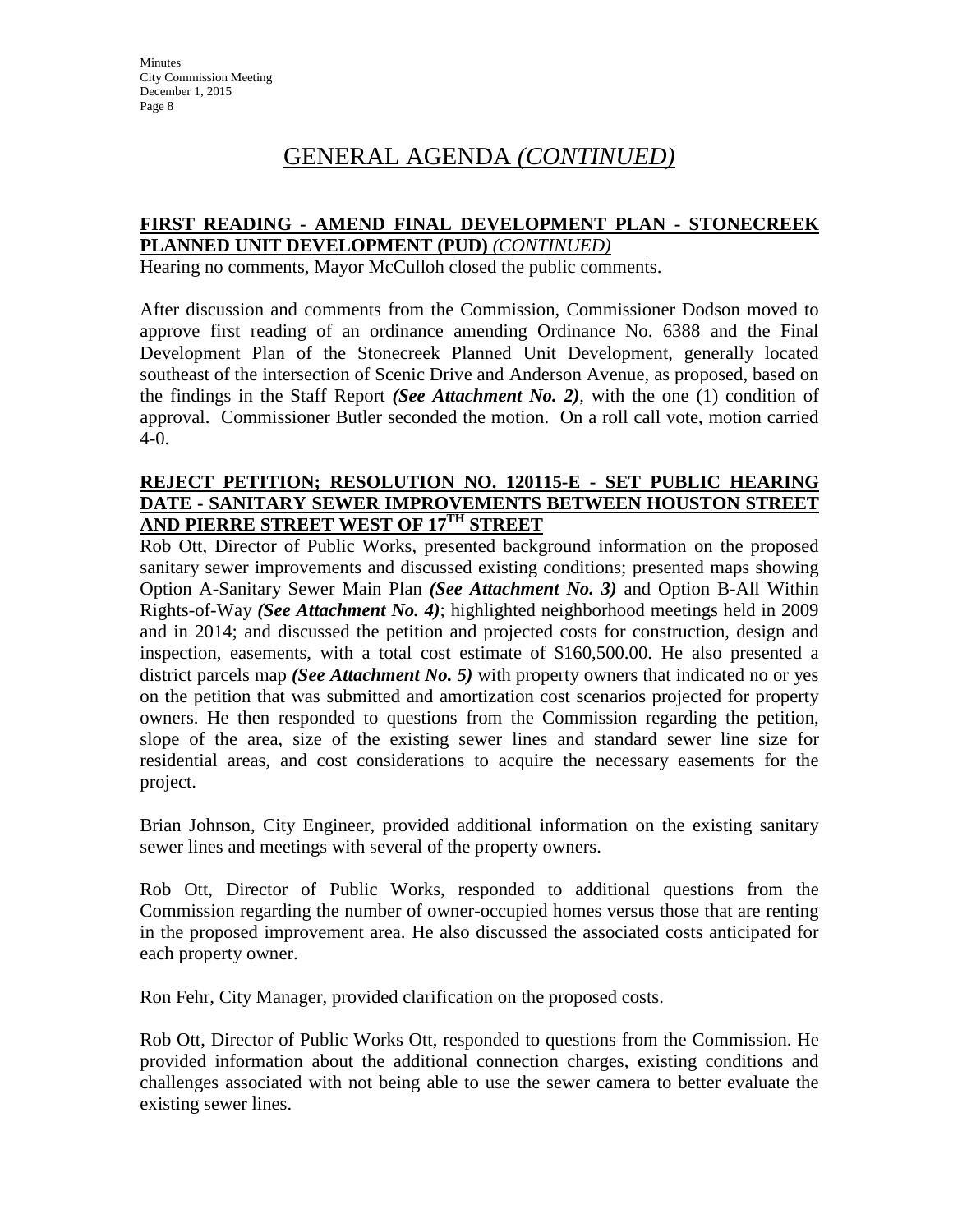# GENERAL AGENDA *(CONTINUED)*

#### **REJECT PETITION; RESOLUTION NO. 120115-E - SET PUBLIC HEARING DATE - SANITARY SEWER IMPROVEMENTS BETWEEN HOUSTON STREET AND PIERRE STREET WEST OF 17TH STREET** *(CONTINUED)*

Mayor McCulloh opened the public comments.

Kevin Cook, 216 S. 17th Street, informed the Commission that this project would require the City to bore under his existing driveway to fix the sewer line. He stated that he was not unsympathetic to the issue, but he had concerns as a homeowner and his neighbor also shared similar concerns. He said that he would incur a significant amount of the risk and inconvenience, with none of the benefit. He reiterated concerns in boring so close to the foundation and the potential to damage his driveway and retaining wall. He asked who would be responsible to pay if there is damage to his property. He stated that he wants to do things for the common good of the community, but has a responsibility to his family and to protect the investment of his home.

Geoffrey Kaufman, 1719 Houston Street, encouraged the Commission to move forward and establish a benefit district as soon as possible. He stated that it is important to understand that we are on borrowed time here and that the problem was discovered in 2009, which was six years ago. He stated it has been a long struggle to get participation from all the neighbors. He said that this issue is a potential crisis and could put tenants out of their apartments. He provided his experience dealing with the issue and encouraged the Commission to move forward with the public hearing and establish a benefit district. He responded to questions from the Commission and encouraged the City to help Mr. Cook with his concerns.

Hearing no other comments, Mayor McCulloh closed the public comments.

Brian Johnson, City Engineer, informed the Commission that he has talked with Mr. Cook and they may have a potential solution to place an insurance rider with the contractor in the event there is an issue, but this would need to be explored in more detail if this item goes to a construction contract.

Rob Ott, Director of Public Works, and Brian Johnson, City Engineer, provided additional information on the easements that would be necessary, presented a map of Mr. Cook's driveway and indicated the work that would be needed. They discussed the current condition and concerns with the sanitary sewer lines and the project costs.

Katie Jackson, Interim City Attorney, responded to questions from the Commission concerning liability and reiterated that private infrastructure is creating the issue.

Ron Fehr, City Manager, provided additional information on the item.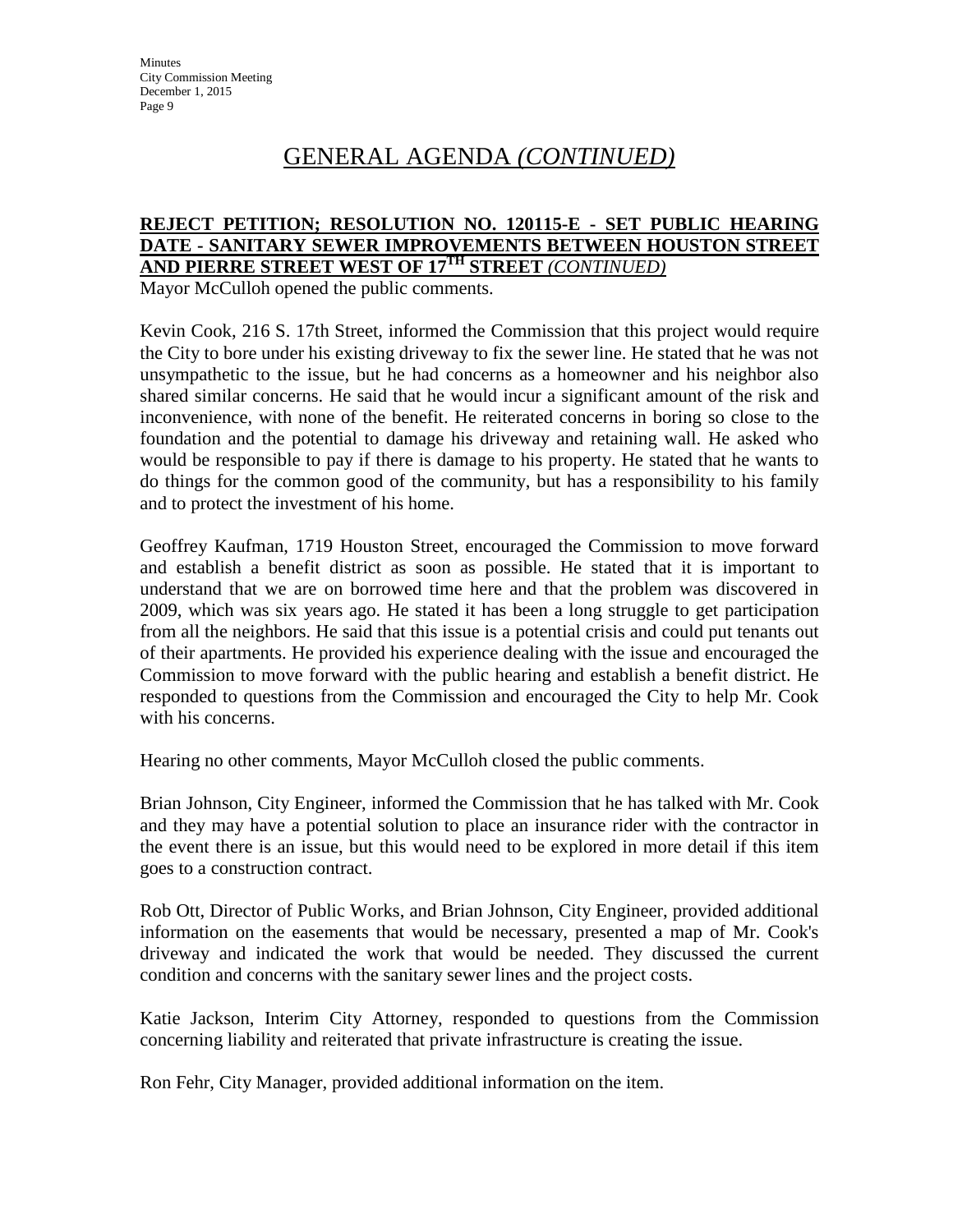## **GENERAL AGENDA (CONTINUED)**

#### REJECT PETITION; RESOLUTION NO. 120115-E - SET PUBLIC HEARING DATE - SANITARY SEWER IMPROVEMENTS BETWEEN HOUSTON STREET AND PIERRE STREET WEST OF 17<sup>TH</sup> STREET (CONTINUED)

Rob Ott, Director of Public Works, informed the Commission that the total cost could change depending on how much the City spends on obtaining the necessary easements to fix the sewer lines. He also responded to questions from the Commission about the petitions received and the reason for the petition being invalidated.

After additional discussion and comments from the Commission, Commissioner Reddi moved to find the petition insufficient and reject same, and approve Resolution No. 120115-E setting January 5, 2016, as the date for a public hearing and the creation of the benefit district for the 1700 block between Houston Street and Pierre Street Sanitary Sewer Improvement Project (SS1204). Commissioner Butler seconded the motion. On a roll call vote, motion carried 4-0.

#### **ADJOURNMENT**

At 8:15 p.m., the Commission adjourned.

MMC, City Clerk Gar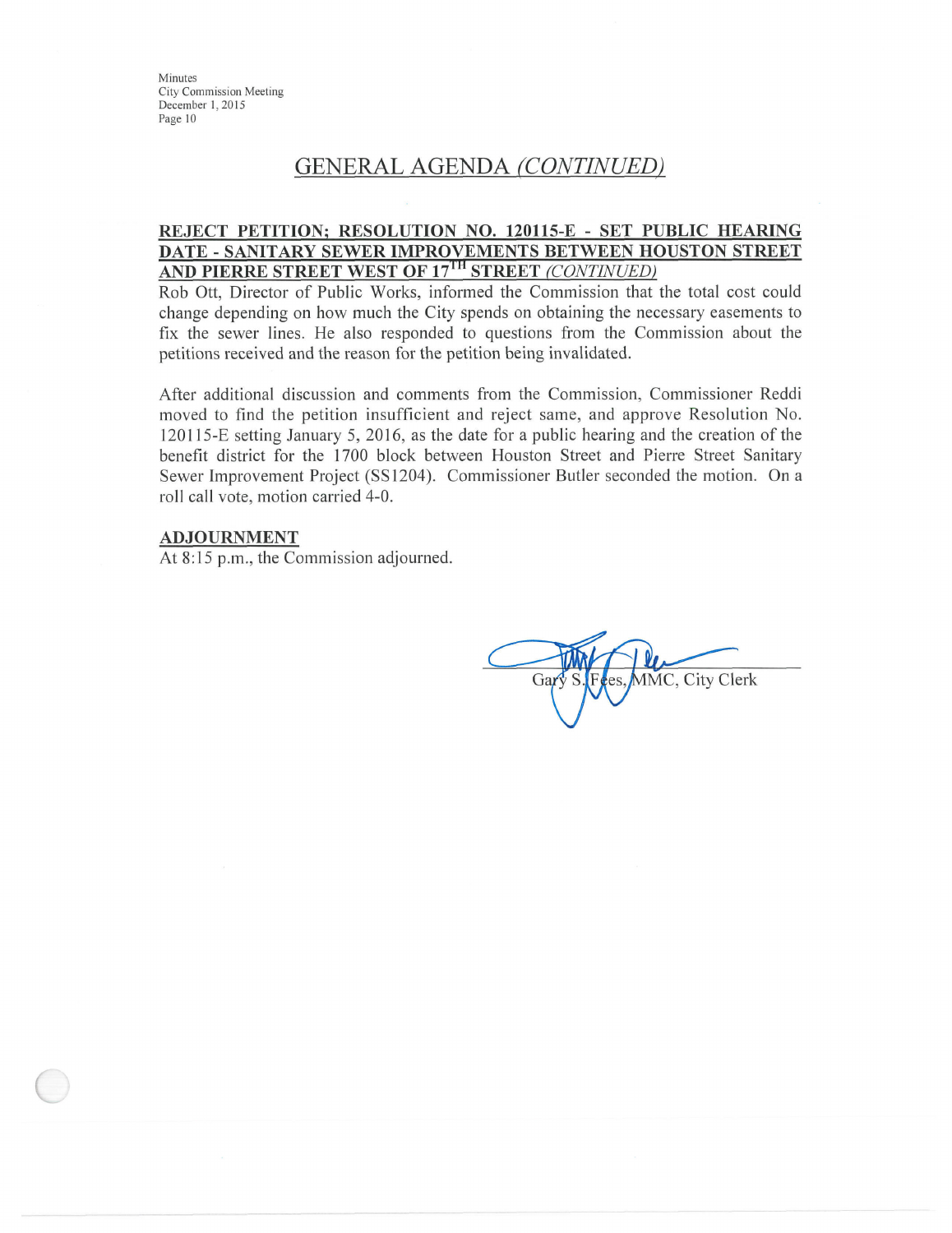## **STAFF REPORT East City Park Rezoning**

#### **ON AN APPLICATION TO REZONE PROPERTY**

- **FROM:** R-M/TNO, Four-Family Residential District with Traditional Neighborhood Overlay District
- **TO**: R-1/TNO, Single-Family Residential District with Traditional Neighborhood Overlay District

**APPLICANT/OWNERS:** Manhattan Urban Area Planning Board on behalf of City of Manhattan

**ADDRESS:** 1101 Poyntz Avenue, Manhattan, KS 66502

**LEGAL DESCRIPTION:** Tracts of land located in Section 18, Township 10, Range 8 East of the Sixth Principal Meridian, in the City of Manhattan, Riley County, Kansas, described as: Lots 9-32, 36-56, 169-192, 212-216, 233-256, 259-272, 401-424, 429-440, Ward 4; and Jennifer's Addition, Lots A&B, in the City of Manhattan, Riley County, Kansas

**LOCATION:** The rezoning area is east of City Park located on approximately ten and one-half blocks generally bounded by North 11th Street on the west; North Juliette Avenue on the east; the alley north of Poyntz Avenue on the south; and on the north by Osage Street between N. 11th and N. 9th Streets, and the alley north of Osage Street between N. 9th Street and N. Juliette Avenue. The area consists of approximately 142 properties.

AREA: The total area of the rezoning site is approximately 26.3 acres.

**DATE OF NEIGHBORHOOD MEETING:** July 23, 2015 **DATE OF PUBLIC NOTICE PUBLICATION:** September 28, 2015 **DATE OF PUBLIC HEARING: PLANNING BOARD:** October 19, 2015 **CITY COMMISSION:** November 3, 2015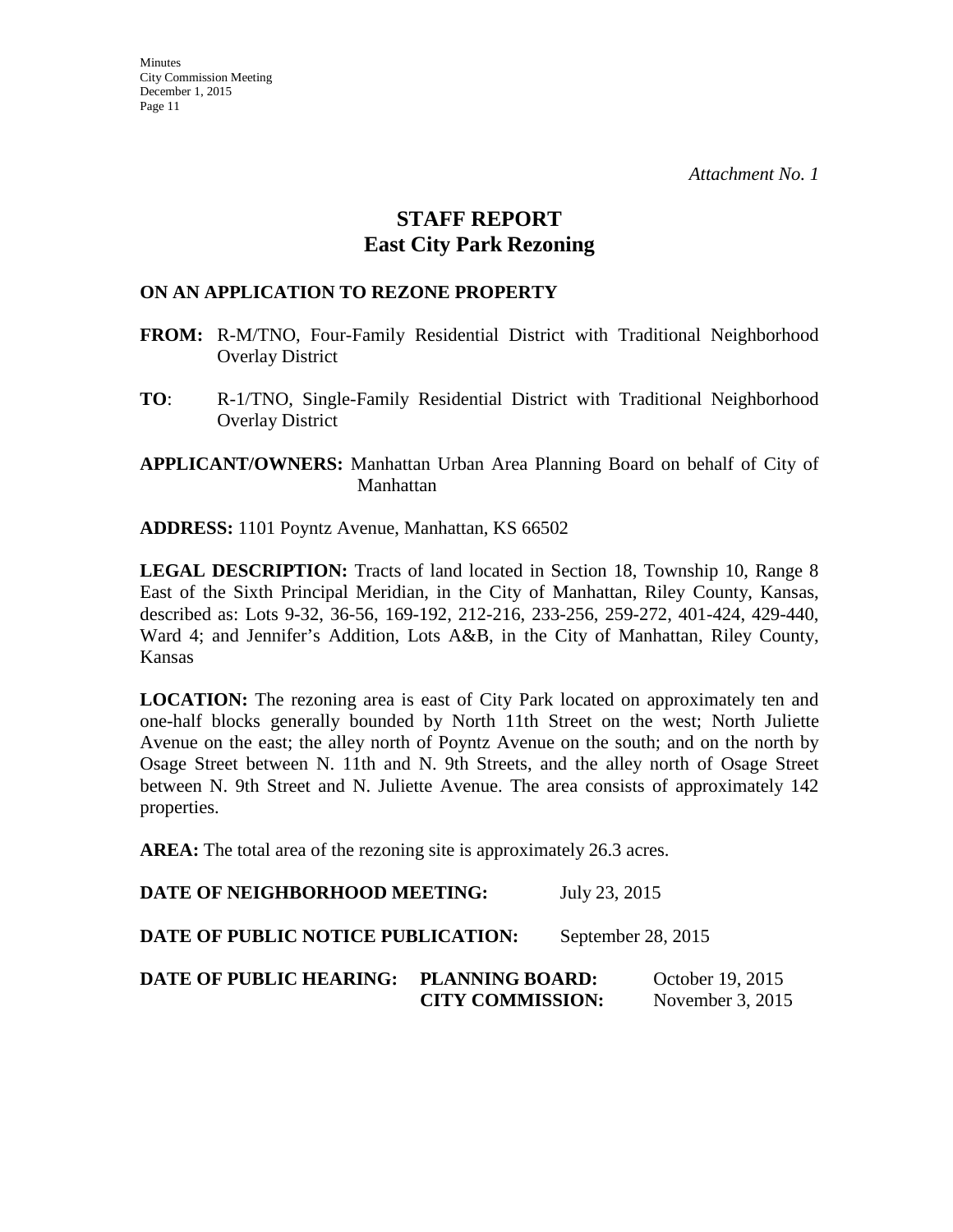#### **THIRTEEN MATTERS TO BE CONSIDERED WHEN REZONING**

- **1. EXISTING USE:** The existing use of the rezone area east of City Park is a mix of single-family, duplex and multiple-family dwellings, with the First Presbyterian Church at 801 Leavenworth Street.
- **2. PHYSICAL AND ENVIRONMENTAL CHARACTERISTICS:** The rezoning area is generally flat with existing residential structures on ward lots with open yards, and mature trees. It is a traditional neighborhood grid street pattern with 400 foot by 315 foot blocks with alleyways running east and west through the blocks. Off-street parking for most properties is accessed mainly from alleyways. Sidewalks existing along both sides of all streets and are separated from the street by a landscaping strip.

#### **3. SURROUNDING LAND USE AND ZONING:**

- **NORTH:** Single-family dwellings, duplexes and multiple-family dwellings; R-3/M-FRO, Multi-Family Residential with Multiple-Family Redevelopment Overlay District; and R-M/TNO, Four-Family Residential District with Traditional Neighborhood Overlay District
- **SOUTH:** Commercial, nonconforming gas station, some residences, offices, churches; C-1, Restricted Business District
- **EAST: N. Juliette Avenue,** Single-family dwellings, duplexes and multiple-family dwellings, offices, Woodrow Wilson Elementary; C-1, C-4, R-M/TNO

WEST: N. 11<sup>th</sup> Street, City Park

- **4. GENERAL NEIGHBORHOOD CHARACTER:** The surrounding neighborhood is a mix of single-family, duplex and multiple-family dwellings, offices and limited commercial uses with City Park directly west.
- **5. SUITABILITY OF SITE FOR USES UNDER CURRENT ZONING:** The rezoning site consists of 142 lots from 3,772 square feet to 22,747 square feet in size with an average lot size of 8,128 square feet. All but nine lots conform to the minimum lot size requirements for single-family detached and all but 11 lots conform to minimum lot size for uses as allowed in the R-M zone.

The area is currently subject to the TNO, Traditional Neighborhood Overlay District standards. While the area is generally suitable for land uses under the existing R-M District zoning, which allows up to a 4-pex on a minimum 9,000 sq. ft. lot, the neighborhood has generally not utilized this zoning since it was implemented in 1987.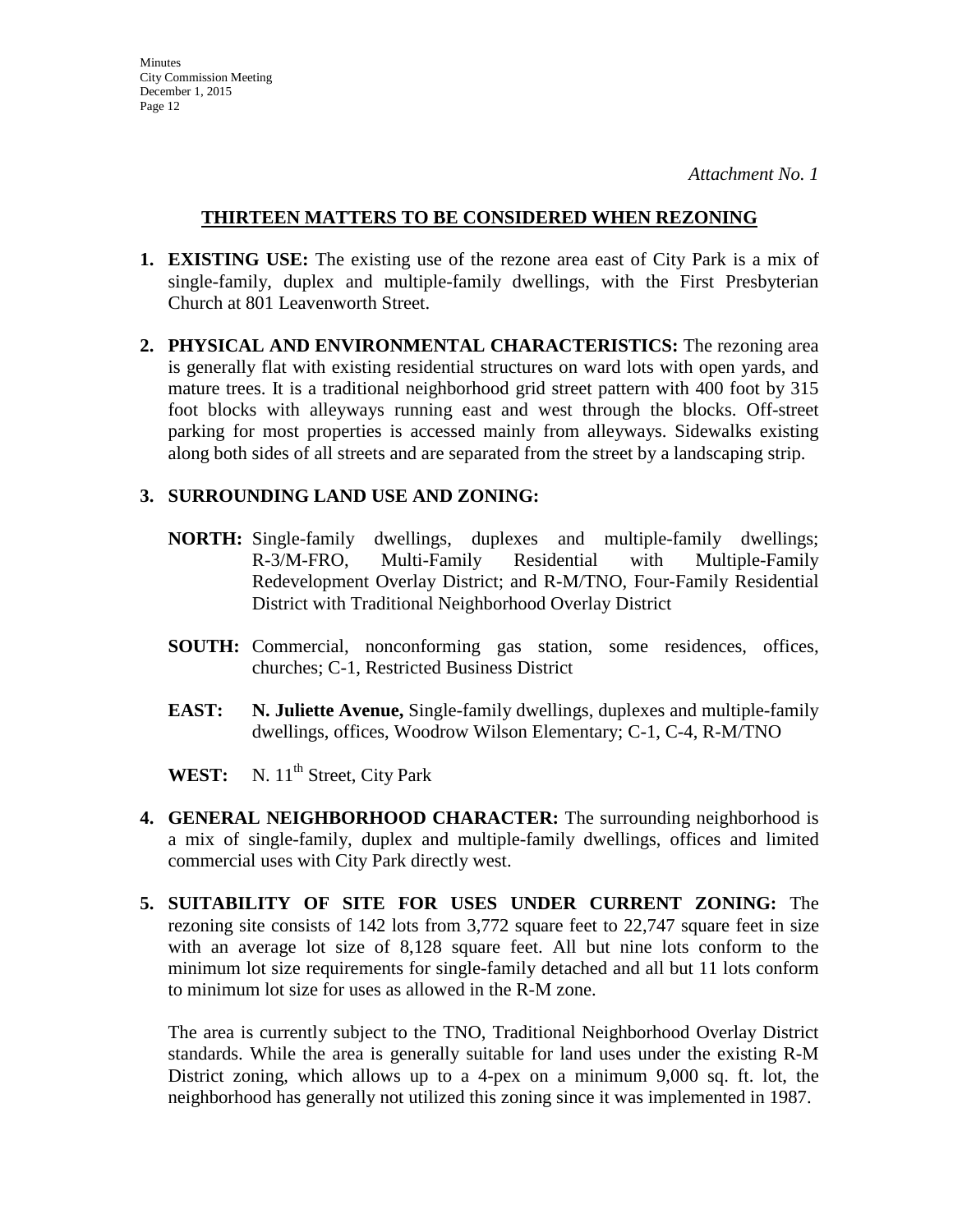*Attachment No. 1* 

**6. COMPATIBILITY OF PROPOSED DISTRICT WITH NEARBY PROPERTIES AND EXTENT TO WHICH IT MAY HAVE DETRIMENTAL AFFECTS:** The Community Development Department analyzed current land uses, structure types and number of dwelling units in this R-M zoned neighborhood south of Bluemont Avenue as part of the Comprehensive Plan update. The purpose of this analysis was to identify those areas that still have a predominantly single-family character that could be stabilized and protected through down-zoning to the R-1 District. For each block US Census data was used to compare relevant factors such as ownership patterns, family structure and size. Housing conditions and neighborhood character were also analyzed to determine the area. In the proposed rezone area there are generally more family households, households with children under 18 and less population density than the neighborhood to the north.

The Traditional Neighborhood Overlay will remain in place with the rezone proposal and will not impact the nearby properties. Existing uses of nearby properties will not be adversely affected by the proposed R-1/TNO classification. The lower intensity of new residential uses established in the area under the proposed R-1, Single-Family Residential District, combined with the TNO District provisions for compatibility, should help to stabilize this area. This will help to reduce or eliminate potential impacts on the surrounding nearby properties.

At the Neighborhood Meeting conducted by the City on July 23, 2015, twenty-two owners and neighbors attended and discussed the rezone process, shortage of on-street parking, encroachment of higher density housing, property maintenance and nonconforming use regulations. It should be noted that Article VIII of the Manhattan Zoning Regulations addresses non-conformities and protects owner's rights to maintain legal non-conforming uses.

The proposed rezoning to the R-1 District with the TNO District will help to stabilize the existing single-family character for new infill residential buildings and additions or modifications to existing residential buildings and should help to increase homeowner reinvestments in the neighborhood by creating greater level of confidence through stabilization. The proposed rezoning should be compatible with the surrounding properties.

**7. CONFORMANCE WITH COMPREHENSIVE PLAN:** The Future Land Use Map of the recently updated and adopted 2015 Manhattan Urban Area Comprehensive Plan shows the area designated as RLM, Residential Low/Medium Density. This neighborhood was generally identified as an area to be down-zoned and stabilized during the 15-month pubic Comprehensive Plan update process. Policies of the RLM categories are below: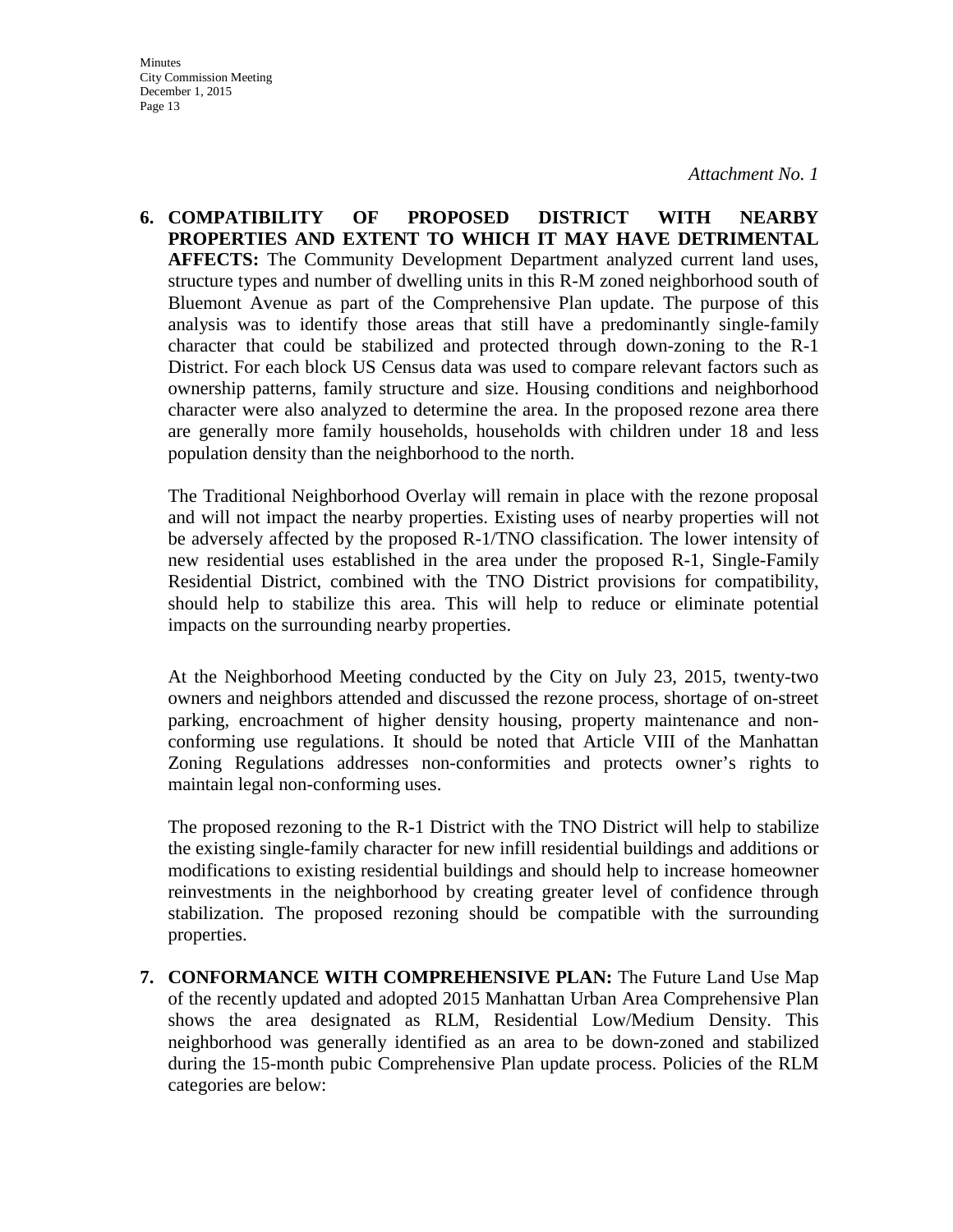#### *RLM-1: Characteristics*

*The Residential Low to Medium Density designation incorporates a range of singlefamily, single-family attached, duplex, and town homes, and in appropriate cases include complementary neighborhood-scale supporting land uses, such as retail, service commercial, and office uses in a planned neighborhood setting, provided they conform with policies for Neighborhood Commercial Centers. Small-scale multiplefamily buildings and condominiums may be permissible as part of a planned unit development, or special mixed-use district, provided open space requirements are adequate to stay within desired densities.* 

#### *RLM-2: Appropriate Density Range*

*Densities in the Residential Low to Medium Density designation range between less than one dwelling unit/acre up to 11 dwelling units per net acre.* 

#### *RLM-3: Location*

*Residential Low to Medium Density neighborhoods typically should be located where they have convenient access to and are within walking distance to community facilities and services that will be needed by residents of the neighborhood, including parks, schools, shopping areas, transit and other community facilities. Where topographically feasible, neighborhoods should be bounded by major streets (arterials and/or collectors) with a direct connection to work, shopping, and recreational activities. The Residential Low to Medium Density designation includes most established neighborhoods outside of the core area as well as future residential growth areas to the west and east.* 

#### *RLM-4: Variety of Housing Styles*

*To avoid monotonous streetscapes, the incorporation of a variety of architectural styles is strongly encouraged in all new development.* 

**DURING THE COMPREHENSIVE PLAN UPDATE PROCESS THE IMPACT OF MEDIUM AND HIGH DENSITY HOUSING ON EXISTING NEIGHBORHOODS WAS ADDRESSED BY MODIFYING THE LAND USE DESIGNATIONS EAST OF CITY PARK TO REFLECT THE NEED TO PRESERVE THE EXISTING SINGLE-FAMILY STRUCTURES, WHILE INCREASING HOUSING DENSITY CLOSER TO THE K-STATE CAMPUS. THE NEIGHBORHOOD EAST OF CITY PARK HAS A RANGE OF HOUSING TYPES SURROUNDED BY SUPPORTING LAND USES SUCH AS SCHOOLS, PARKS, CHURCHES AND COMMERCIAL SERVICES, AND MEETS THE COMPREHENSIVE PLAN RLM POLICIES FOR CHARACTER, DENSITY RANGE, LOCATION AND HOUSING STYLES.**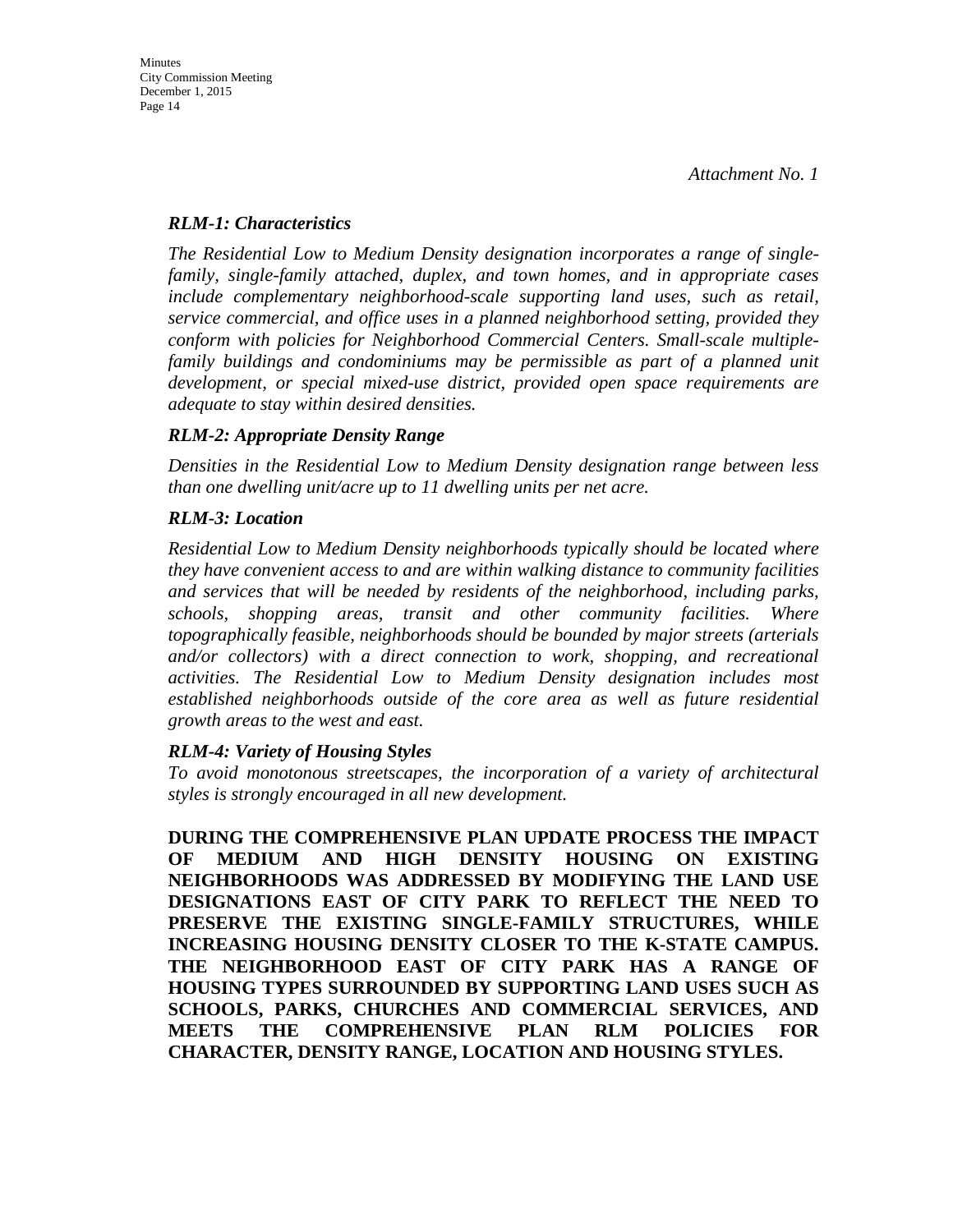**THE OLDER NEIGHBORHOODS PRESENT UNIQUE OPPORTUNITIES AND CHALLENGES FOR INFILL HOUSING AND REDEVELOPMENT, AS WELL AS STABILIZATION TO ADDRESS THE HOUSING NEEDS OF BOTH FAMILIES AND STUDENTS. THE COMPREHENSIVE PLAN IDENTIFIES THE TRADITIONAL NEIGHBORHOOD AREAS AS IMPORTANT LOCATIONS FOR HELPING TO ADDRESS SOME OF THE COMMUNITY'S HOUSING NEEDS. THESE AREAS ARE DESIRABLE DUE TO THEIR CENTRAL LOCATION IN THE COMMUNITY; THE LAND COSTS ARE GENERALLY LESS; AND THE INFRASTRUCTURE IS IN PLACE. THE LOWER ENTRY COSTS PRESENT OPPORTUNITIES FOR FAMILIES AND OTHERS WHO ARE LOOKING FOR MORE AFFORDABLE HOUSING OPTIONS. PROTECTING THE NEIGHBORHOOD CHARACTER THROUGH THE PROPOSED R-1/TNO REZONING WILL HELP ENSURE THAT THIS AREA IS STABILIZED, SO THAT FAMILIES FEEL COMFORTABLE LIVING AND INVESTING IN THIS AREA OF THE COMMUNITY.** 

**THE PROPOSED REZONING TO R**-1/TNO, Single-Family Residential District with Traditional Neighborhood Overlay **CONFORMS TO THE POLICIES OF THE 2015 M**anhattan Urban Area Comprehensive Plan and the Low/ Medium Density down-zone area generally identified on the Future Land Use map through the Comprehensive Plan update process. In addition, the rezoning implements one of the Action Plan items identified in Chapter 12, Table 10, to; "Finalize the boundary and down zone the residential area east of City Park identified on the Future Land Use map to facilitate increased stabilization of this neighborhood."

#### **8. ZONING HISTORY AND LENGTH OF TIME VACANT AS ZONED:**

| $1925 - 1940$ : | A, First Dwelling House: One and Two Family Dwellings                                              |  |
|-----------------|----------------------------------------------------------------------------------------------------|--|
| $1940 - 1969$ : | B, Second Dwelling House: One and Two Family<br>Dwellings, and Apartment Houses                    |  |
| 1970 - 1987:    | R-3, Multiple-Family Residential District                                                          |  |
| $1987 - 2004$ : | R-M, Four-Family Residential District                                                              |  |
| 2004 - Present: | Residential<br>R-M/TNO, Four-Family<br>District<br>with<br><b>Traditional Neighborhood Overlay</b> |  |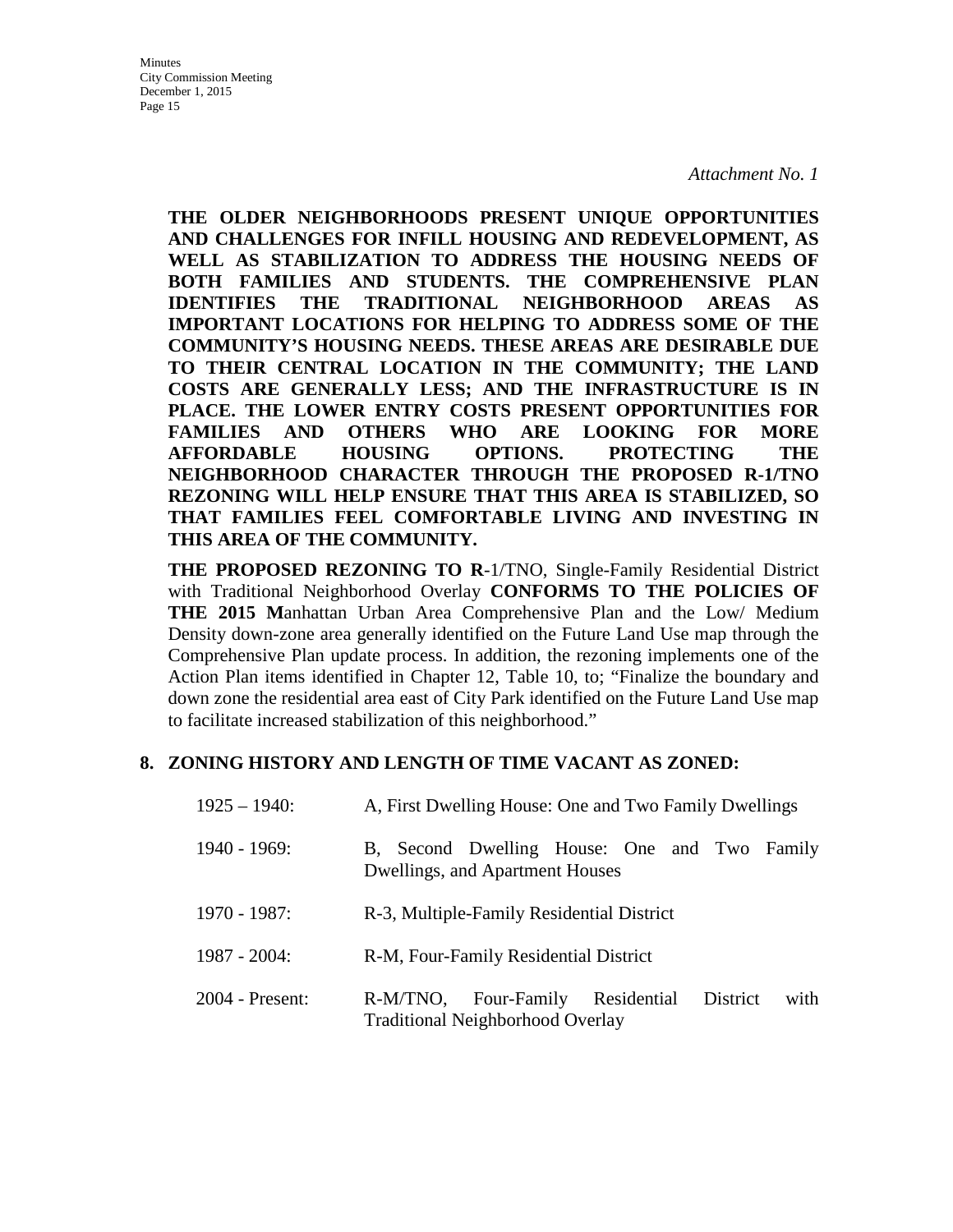#### **9. CONSISTENCY WITH INTENT AND PURPOSE OF THE ZONING ORDINANCE:**

The intent and purpose of the Zoning Regulations is to protect the public health, safety, and general welfare; regulate the use of land and buildings within zoning districts to insure compatibility; and to protect property values.

The proposed R-1/TNO District is designed to provide a residential district at a density no greater than one dwelling unit per 6,500 square feet. This proposed classification will help to reduce the possible intensity of new construction in the area and help to stabilize and revitalize the predominantly single family character.

The existing TNO District will remain in conjunction with the underlying district to conserve the traditional character of this older neighborhood through its Compatibility Standards. The TNO District maintains most of the requirements of the underlying zoning district and adds the Compatibility Standards, specifically designed to address the issues unique to the older neighborhoods of Manhattan. The Compatibility Standards require that new infill residential buildings, and additions or modifications to existing residential buildings, incorporate basic design and site layout elements characteristic of homes in the traditional neighborhoods.

Nonconforming Uses: Article VIII of the Zoning Regulations addresses nonconforming uses. Section 8-405 (E) provides for reconstruction of legally existing nonconforming residential properties as follows:

"When any residential dwelling, or dwellings, located in a residential district are legally nonconforming and are damaged or destroyed by any means, other than the willful act of the owner, such structure may be restored so that such use may continue if a building permit is issued and restoration is begun within one (1) year of the damage, is diligently pursued to completion, and no greater number of living units are provided than existed prior to the damage and no greater nonconformity exists than existed prior to the damage."

Article VIII also addresses issues such as normal maintenance and repair, and modifications other than normal maintenance and repair, such as expansion of the dwelling or modernization of the building. Normal maintenance and incidental repair of a structure, which does not expand, enlarge or increase the degree of the legal nonconformity, are allowed. Normal maintenance and incidental repair of a structure may include the replacement, installation or relocation of nonbearing walls, nonbearing partitions, fixtures, wiring or plumbing.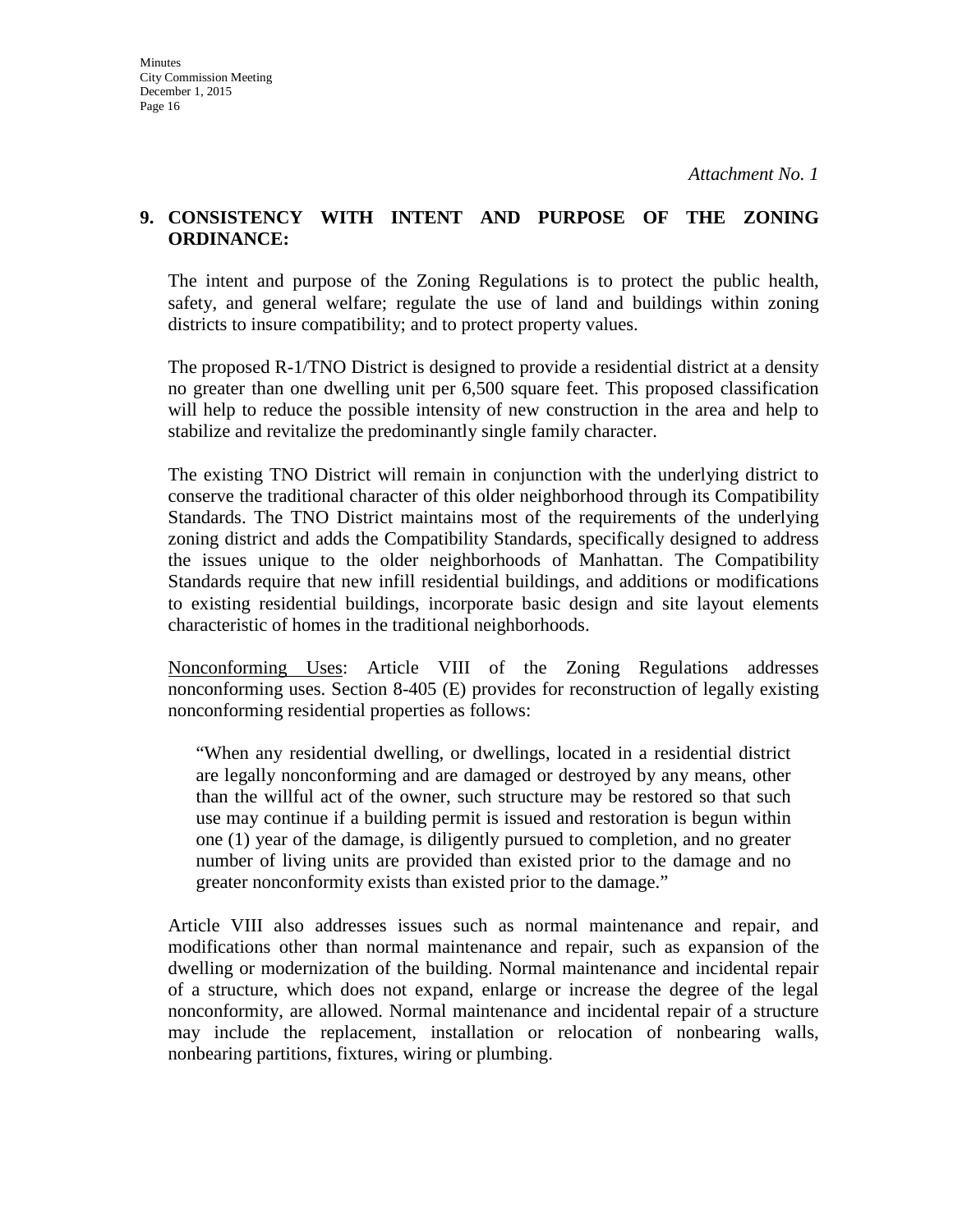In addition, as per Section 8-501, any legally nonconforming use can utilize the Conditional Use process to apply to modify the nonconforming use, through the public hearing process with the Board of Zoning Appeals.

The proposed rezoning is consistent with the intent of the Zoning Regulations.

#### **10. RELATIVE GAIN TO THE PUBLIC HEALTH, SAFETY AND WELFARE THAT DENIAL OF THE REQUEST WOULD ACCOMPLISH, COMPARED WITH THE HARDSHIP IMPOSED UPON THE APPLICANT:**

Through the Manhattan Urban Area Comprehensive Plan update process, the analysis and extensive public discussion concluded that the benefits of this down-zoning could have positive impact on neighborhood stabilization, similar to the 2004 down-zoning on the west side of City Park. Since the 2004 down-zoning west of City Park, that neighborhood has seen significant reinvestment and the property owner occupancy rate is 43%. In contrast, on the east side of City Park in the R-M District the owner occupancy rate is 28%. This low ownership rate combined with uncertainty presented by the R-M District, may be preventing reinvestment east of City Park where there was only four new structures and six building conversions from 2003 to 2014.

Denial of this rezoning proposal would realize no relative gain to the public health, safety and welfare. The intent of the rezoning to the proposed R-1/TNO classification is to stabilize and strengthen the lower intensity single-family and traditional neighborhood characteristics of this area, and to reduce uncertainty and the potential development intensity from what is possible under the current R-M District zoning. Denial of the request would likely promote continued destabilization of this area.

#### **11. ADEQUACY OF PUBLIC FACILITIES AND SERVICES:**

Adequate public streets, sanitary sewer and water are available to serve the area. There are sidewalks throughout the area. Public alleys are available for access for off-street parking to serve most of the area. No public improvements are required as a part of the rezoning.

The proposed rezoning would limit potential future intensification, which will ensure continued long-term adequacy of public facilities and services.

#### **12. OTHER APPLICABLE FACTORS:** None

**13. STAFF COMMENTS:** This down-zoning implements one of the Action Plan items listed in Chapter 12 in the recent update of the Comprehensive Plan, to stabilize and reduce the potential density in this neighborhood to help encourage homeowner reinvestment. City Administration recommends approval of the proposed rezoning,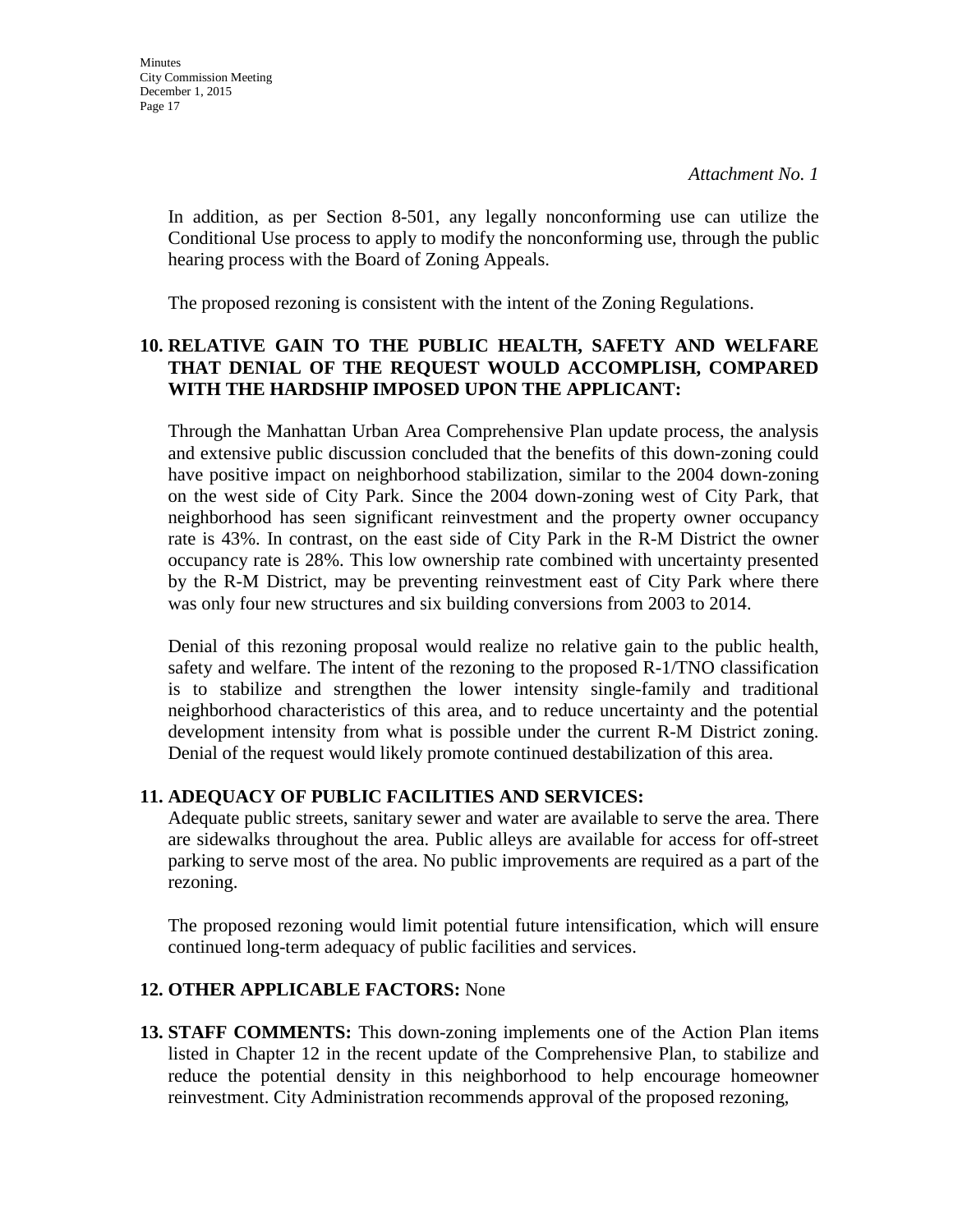*Attachment No. 1* 

from R-M/TNO Four-Family Residential District with the Traditional Neighborhood Overlay District to R-1/TNO, Single-Family Residential District with the Traditional Neighborhood Overlay, based on the findings in the Staff Report. The area consists of 142 parcels located east of City Park on approximately ten and one-half blocks generally bounded by North 11th Street on the west; North Juliette Avenue on the east; the alley north of Poyntz Avenue on the south; and on the north by Osage Street between N. 11th and N. 9th Streets, and the alley north of Osage Street between N. 9th Street and N. Juliette Avenue.

#### **ALTERNATIVES:**

- 1. Recommend approval of the proposed rezoning of 142 parcels located east of City Park on approximately ten and one-half blocks, generally bounded by North 11th Street on the west; North Juliette Avenue on the east; the alley north of Poyntz Avenue on the south; and on the north by Osage Street between N. 11th and N. 9th Streets, and the alley north of Osage Street between N. 9th Street and N. Juliette Avenue, based on the findings in the Staff Report.
- 2. Recommend denial of the proposed rezoning, stating the specific reasons for denial.
- 3. Table the proposed rezoning to a specific date, for specifically stated reasons and provide further direction to City Administration.

### **POSSIBLE MOTION:**

The Manhattan Urban Area Planning Board recommends approval of the proposed rezoning of 142 parcels located east of City Park on approximately ten and one-half blocks generally bounded by North 11th Street on the west; North Juliette Avenue on the east; the alley north of Poyntz Avenue on the south; and on the north by Osage Street between N. 11th and N. 9th Streets, and the alley north of Osage Street between N. 9th Street and N. Juliette Avenue, from R-M/TNO Four-Family Residential District with the Traditional Neighborhood Overlay District to R-1/TNO, Single-Family Residential District with the Traditional Neighborhood Overlay, based on the findings in the Staff Report.

**PREPARED BY:** Lance Evans, AICP, Senior Planner

**DATE:** October 14, 2015

LE/EC 15024}SR}EastCityParkRezone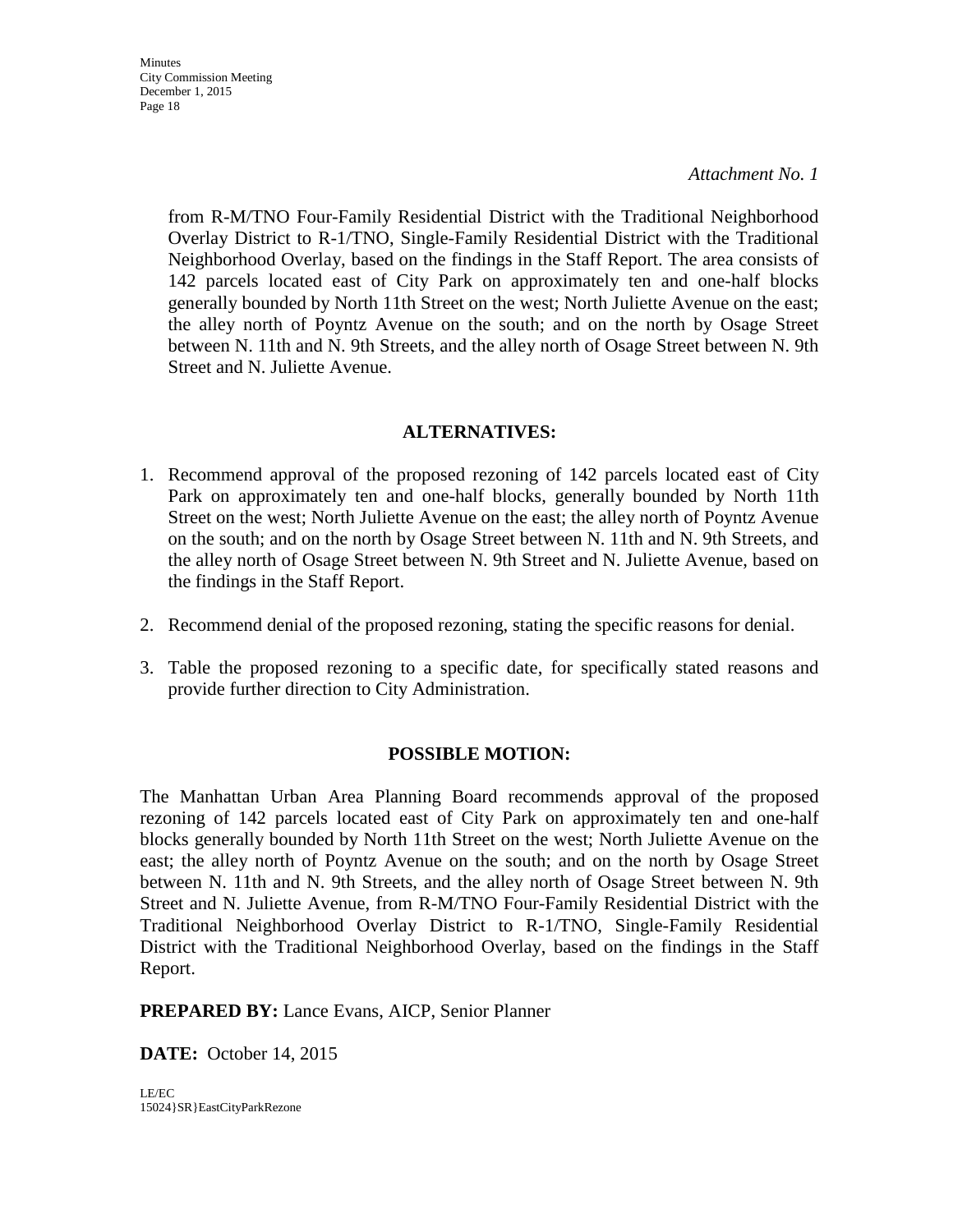## *STAFF REPORT*

#### **AN AMENDMENT OF ORDINANCE NO. 6388 AND THE APPROVED FINAL DEVELOPMENT PLAN OF STONECREEK PLANNED UNIT DEVELOMENT.**

# **BACKGROUND**

**OWNER/APPLICANT:** Travis Wymer–Advanced Dental Arts on behalf of the Stonecreek Business Center Association

**ADDRESS:** 4201 Anderson Avenue, Manhattan, KS 66503

**REQUEST:** Amend Ordinance No. 6388 of the Stonecreek Planned Unit Development (PUD) to allow one (1) pylon sign at the entryway to the PUD noting the name and address of the complex and a directory of the businesses within the complex.

**LEGAL DESRIPTION:** Stonecreek Business Center Addition

**DATE OF PUBLIC NOTICE PUBLICATION:** Monday October 26, 2015

**LOCATION:** Southeast of the intersection of Scenic Drive and Anderson Avenue

**AREA:** Total area is 4.8 acres

**DATE OF PUBLIC NOTICE PUBLICATION:** Monday, October 26, 2015

**DATE OF PUBLIC HEARING: PLANNING BOARD:** November 16, 2015 **CITY COMMISSION:** Tuesday, December 1, 2015

### **EXISTING PUD**

#### **Ordinance**

Ordinance No. 6388 rezoned the site from C-2, Neighborhood Shopping District to the Stone Creek PUD in February, 2004. The Ordinance approved the original signage plan for the PUD with the following note: "Project Sign shall be constructed of similar material and be of similar design to the existing Stone Creek Family Physicians sign and be illuminated by ground lighting." The ordinance was approved with the following conditions of approval: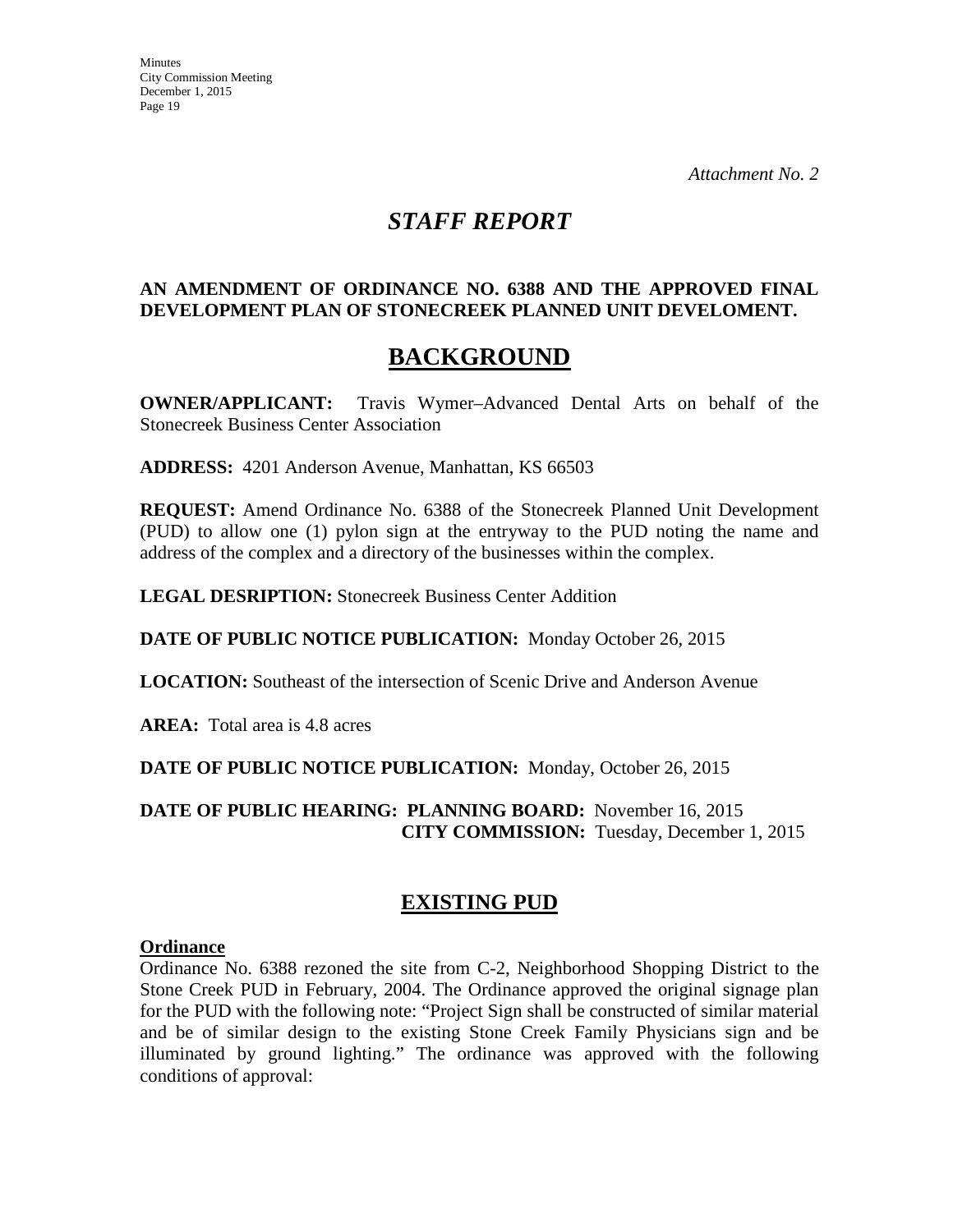- 1. Permitted uses shall be limited to the permitted uses listed in the C-2, Neighborhood Shopping District, except for air conditioning, heating and plumbing sales, automobile service stations, convenience stores with gas pumps, and laundry establishments, as per the Manhattan Zoning Regulations.
- 2. Landscaping and irrigation shall be provided pursuant to a Landscaping Performance Agreement between the City and the owner, which shall be entered into prior to issuance of a building permit.
- 3. All landscaping and irrigation shall be maintained in good condition.
- 4. Except as noted, signs shall be provided as proposed in the application documents, and shall allow for exempt signage described in Article VI, Section 6-104 (A)(1), (2), (4), (5) (7) and (8); and Section 6-104 (B) (2); and, Section 6-104 (D) (1), of the Manhattan Zoning Regulations.

#### **Permitted Uses**

Ordinance No. 6388 approved permitted uses in the C-2, Neighborhood Shopping District, except for air conditioning, heating and plumbing sales, automobile service stations, convenience stores with gas pumps, and laundry establishments.

### **PROPOSED AMENDMENT**

The applicant/owners have proposed to erect a new plyon sign located west of the entryway of the PUD noting the name, address and businesses within the PUD. In addition, Stone Creek Family Physicians (located directly east of the subject site on Lot1, Stonecreek Addition) is to be identified on the proposed pylon sign. The proposed sign will be approximately 14 feet tall and 11 feet wide, measured at the base. The pylon sign will consist of a stone base, similar to the existing landscaped island entry sign, and business identification panels each measuring 7.5 square feet in area. The proposed sign will be externally illuminated with ground lights. The name of the PUD "Stone Creek" and physical address will be located at the top of the pylon sign, measuring approximately 24 square feet in area. The total measurable area of the proposed pylon sign is approximately 104 square feet.

The proposed pylon sign is located within the common area, adjacent to the building on Lot 4. The application site plan shows the pylon sign sited approximately 10 feet from the property line to the north along Anderson Avenue.

# **MATTERS TO BE CONSIDERED WHEN AMENDING A PLANNED UNIT DEVELOPMENT**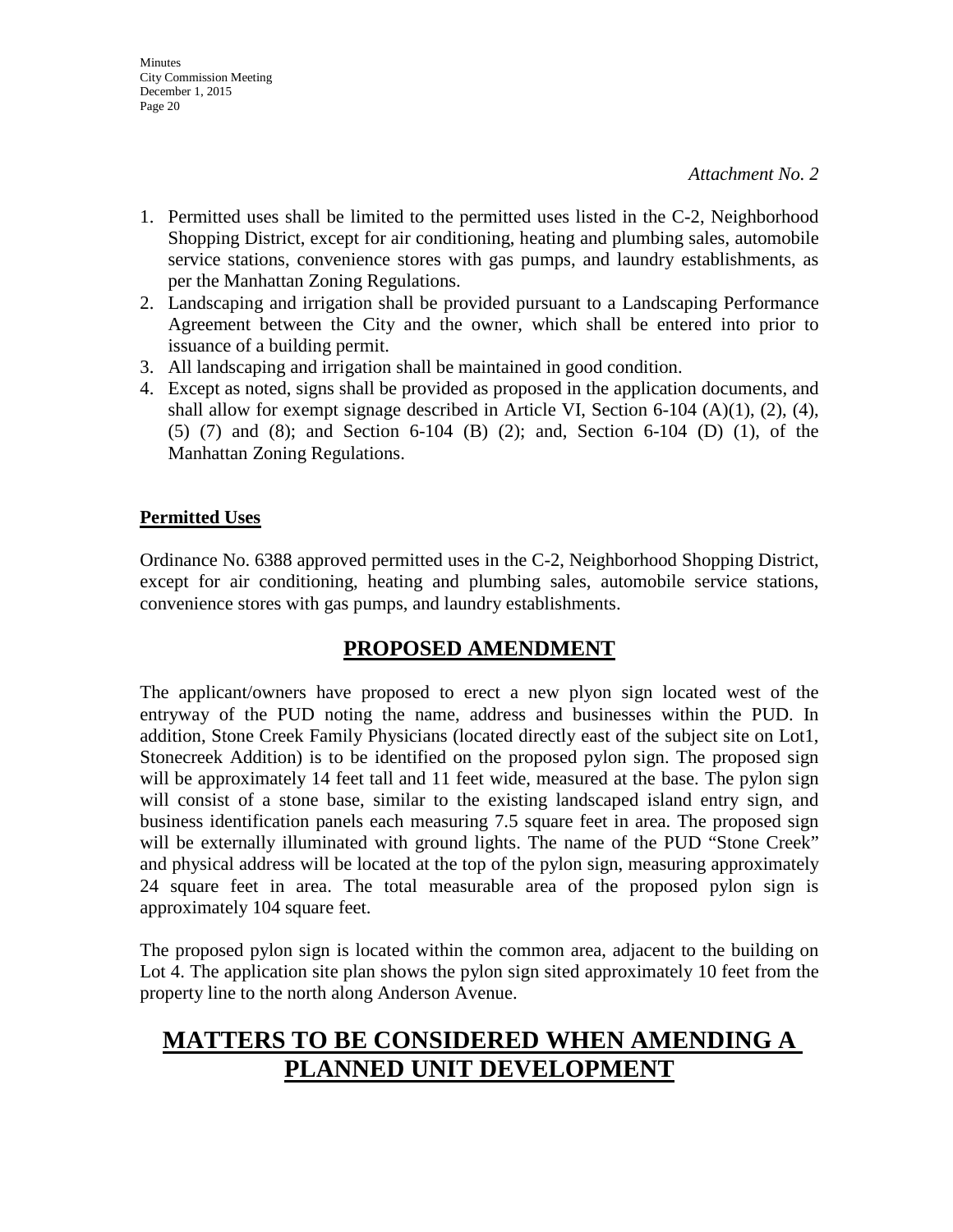**1. WHETHER THE PROPOSED AMENDMENT IS CONSISTENT WITH THE INTENT AND PURPOSE OF THE APPROVED PUD, AND WILL PROMOTE THE EFFICIENT DEVELOPMENT AND PRESERVATION OF THE ENTIRE PUD:** The proposed amendment is consistent with the intent and purpose of the approved Planned Unit Development. The Stonecreek PUD is a professional office complex consisting of four buildings constructed in phases. The current PUD allows for business identification signage for individual buildings to be located internally within the existing off-street parking lot. These individual building identification signs have not been installed. The amendment is an attempt to include an overall signage plan for the current and future businesses within the PUD. According to the application documents, "The businesses of the Stonecreek PUD are easily accessible via the Anderson Avenue entrance however the current signage proposed position is not visible from the current Anderson Avenue traffic flow. The proposed amendment will allow visible signage to the Stonecreek PUD current businesses as well as those added in the future."

**2. WHETHER THE PROPOSED AMENDMENT IS MADE NECESSARY BECAUSE OF CHANGED OR CHANGING CONDITIONS IN OR AROUND THE PUD, AND THE NATURE OF SUCH CONDITIONS:** The applicant indicates that, "The proposed amendment is necessary also because of the West Anderson Avenue expansion planned in the near future. When the road is widened, the current signage area will not be visible and will not allow patrons to effectively see the businesses offered at the Stonecreek PUD." The existing landscaped island entry sign identifies the general name of the development, "Stonecreek". According to the applicant, patients and clients routinely have a difficult time locating the various offices within Stonecreek PUD. The West Anderson Avenue improvement project is likely to make locating the businesses more challenging for clients.

**3. WHETHER THE PROPOSED AMENDMENT WILL RESULT IN A RELATIVE GAIN TO THE PUBLIC HEALTH, SAFETY, CONVENIENCE OR GENERAL WELFARE, AND IS NOT GRANTED SOLELY TO CONFER A SPECIAL BENEFIT UPON ANY PERSON:** The proposed amendment will result in a relative gain to the public health, safety, convenience or general welfare by providing better visual identification of businesses located within the Professional Place PUD. According to the applicant, "signage for the Stonecreek PUD will be visible several hundred feet before the Anderson Avenue entrance rather than at the last minute. Patrons to the businesses in the Stonecreek PUD will be able to locate these businesses more effectively and thus will result in better flow of traffic and less vehicular accidents in an attempt to get to their respective location."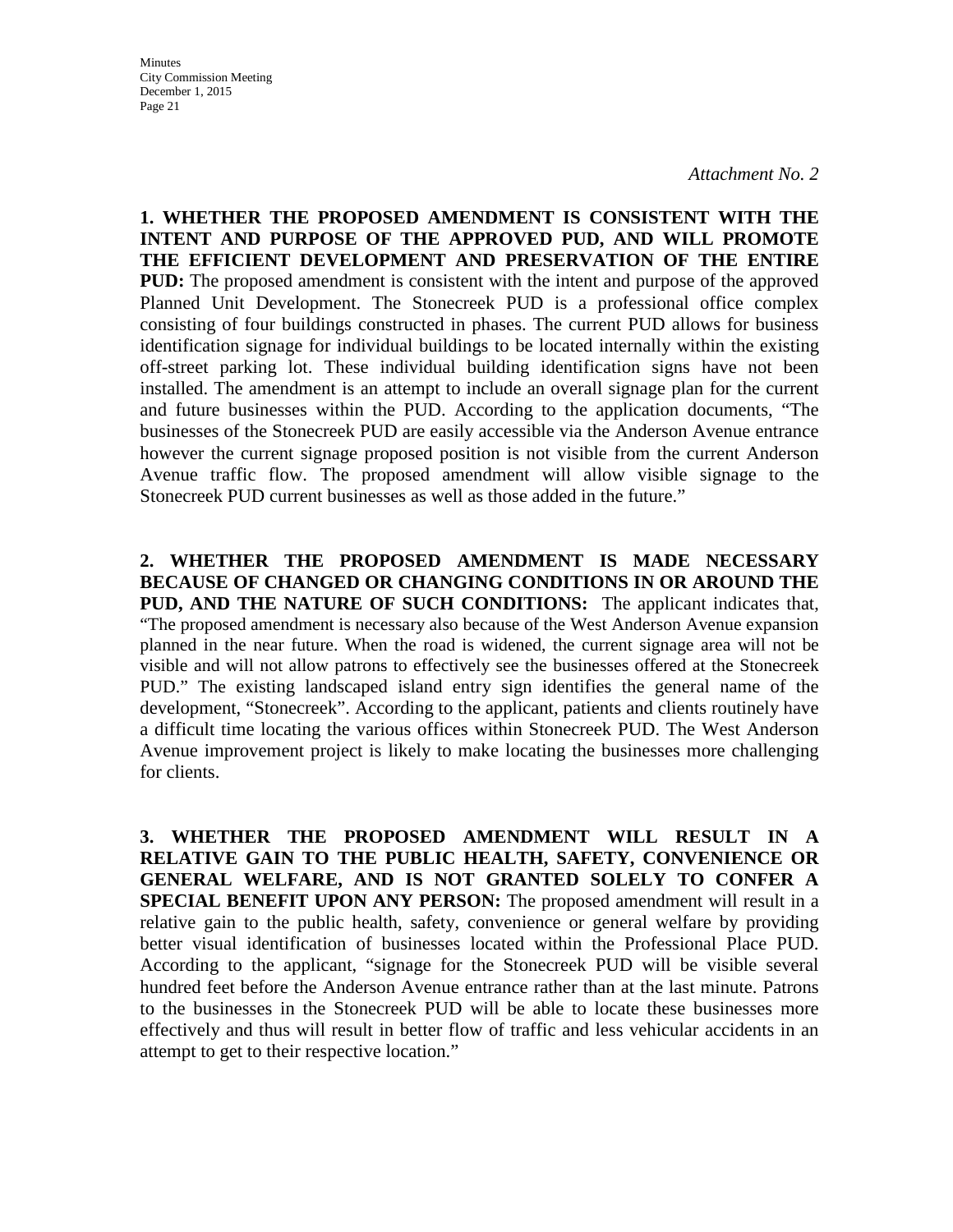# **ADDITIONAL MATTERS TO BE CONSIDERED WHEN AMENDING A PLANNED UNIT DEVELOPMENT**

**1. LANDSCAPING:** Landscaping consisting of lawn, deciduous, evergreen, ornamental, and existing trees. Other landscaping includes natural vegetation, including trees along Anderson Avenue and landscaped beds around each building. Underground irrigation is used to water landscaped areas.

**2. SCREENING:** Outdoor storage/dumpster areas are located adjacent to the existing buildings and are screened with 6-foot sight obscuring screening. No significant changes are proposed with this development.

**3. DRAINAGE: THE SITE DRAINS TO THE SOUTH TO WILDCAT CREEK TO A FOUR (4) FOOT BY SIX (6) FOOT STONE CULVERT UNDER CUMBERLAND ROAD THAT FLOWS IN A NATURAL CHANNEL TO WILDCAT CREEK. NO CHANGES ARE PROPOSED TO THE SITE THAT WOULD IMPACT THE DRAINAGE ON THE SITE OR IN THE IMMEDIATE AREA.** 

**4. CIRCULATION:** The circulation patterns throughout the Professional Place PUD parking lot are established. The location of the proposed pylon sign appears to avoid visual conflicts with vehicular and pedestrian traffic. The proposed amendment does not alter circulation or existing parking within the PUD.

**5. OPEN SPACE AND COMMON AREA:** The open space and common areas are established within the PUD. The proposed amendment does not alter existing open space or common areas.

**6. CHARACTER OF THE NEIGHBORHOOD:** The site is at the western edge of the existing City limits. It is located southeast of the intersection of Scenic Drive and Kimball Avenue, and Anderson Avenue intersections. Kimball Avenue is a major northern access route to the City, and Scenic Drive is a major southern route towards Manhattan Airport, Fort Riley and Junction City. Anderson Avenue extends to the west towards the cities of Keats and Riley, and into the City to the east. The adjacent section of Anderson Avenue is currently undergoing an improvement project to widen and improve the street to an urban section with sidewalks, curbs and gutters. The remainder of the neighborhood is characterized by a mix of low-density rural development and farmlands to the west, and multi-family apartments, single-family residential neighborhoods and parkland to the northeast and east. The site is in a growth corridor for the City of Manhattan.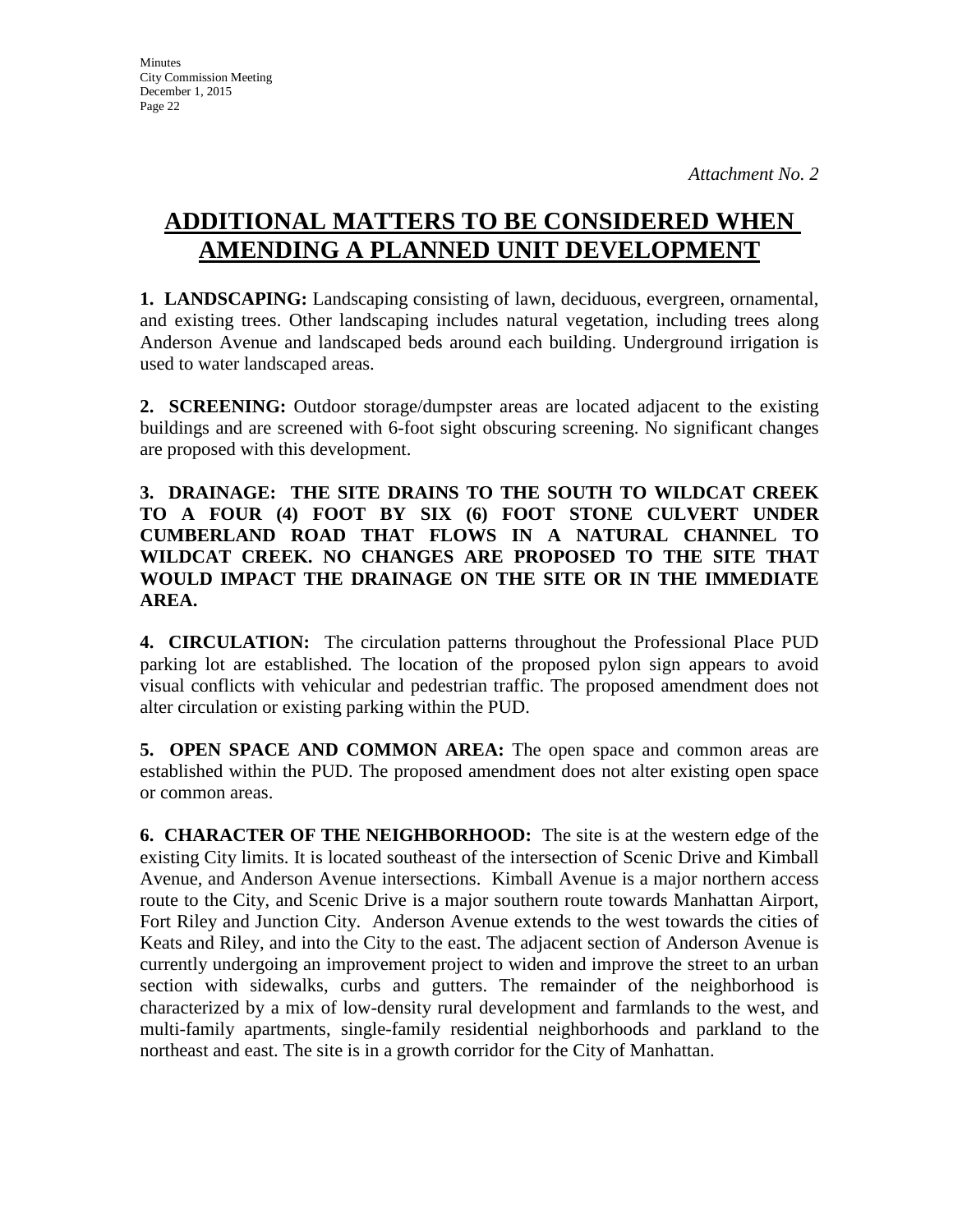### **MATTERS TO BE CONSIDERED WHEN REZONING**

**1. EXISTING USE:** The Stonecreek PUD includes a mix of Business and Professional Offices.

**2. PHYSICAL AND ENVIRONMENTAL CHARACTERISTICS:** The site is partially developed with buildings, parking, and mature landscaped areas. There are two remaining lots that have yet to be improved with development. No significant changes are proposed with the amendment.

#### **3. SURROUNDING LAND USE AND ZONING:**

**(a.) NORTH:** Anderson Avenue, undeveloped neighborhood commercial center, and single-family homes; C-2, Neighborhood Commercial District, R-2, Two-Family Residential District R-1, Single-Family Residential District, and R, Single-Family Residential District.

**(b.) SOUTH:** Cumberland Road, undeveloped agricultural land, Wildcat Creek,; County G-1, General Agricultural District.

**(c.) EAST:** Family Physicians medical office building, Cumberland Road, multiplefamily apartment complex; C-2 District, and R-3, Multiple-Family Residential District.

**(d.) WEST:** Scenic Drive, and Blueville Nursery; County G-1, and County C-4, Highway Business District.

**4. CHARACTER OF THE NEIGHBORHOOD:** See above.

**5. SUITABILITY OF SITE FOR USES UNDER CURRENT ZONING:** The PUD has been in place since 2004, and is suitable for the uses permitted within the district.

**6. COMPATIBILITY OF PROPOSED DISTRICT WITH NEARBY PROPERTIES AND EXTENT TO WHICH IT MAY HAVE DETRIMENTAL AFFECTS:** The proposed amendment is consistent with the existing PUD. The overall site will not change, only the proposed signage for the PUD. The materials and design used for the proposed pylon sign are compatible with the development. There should be no detrimental affects to the neighboring properties.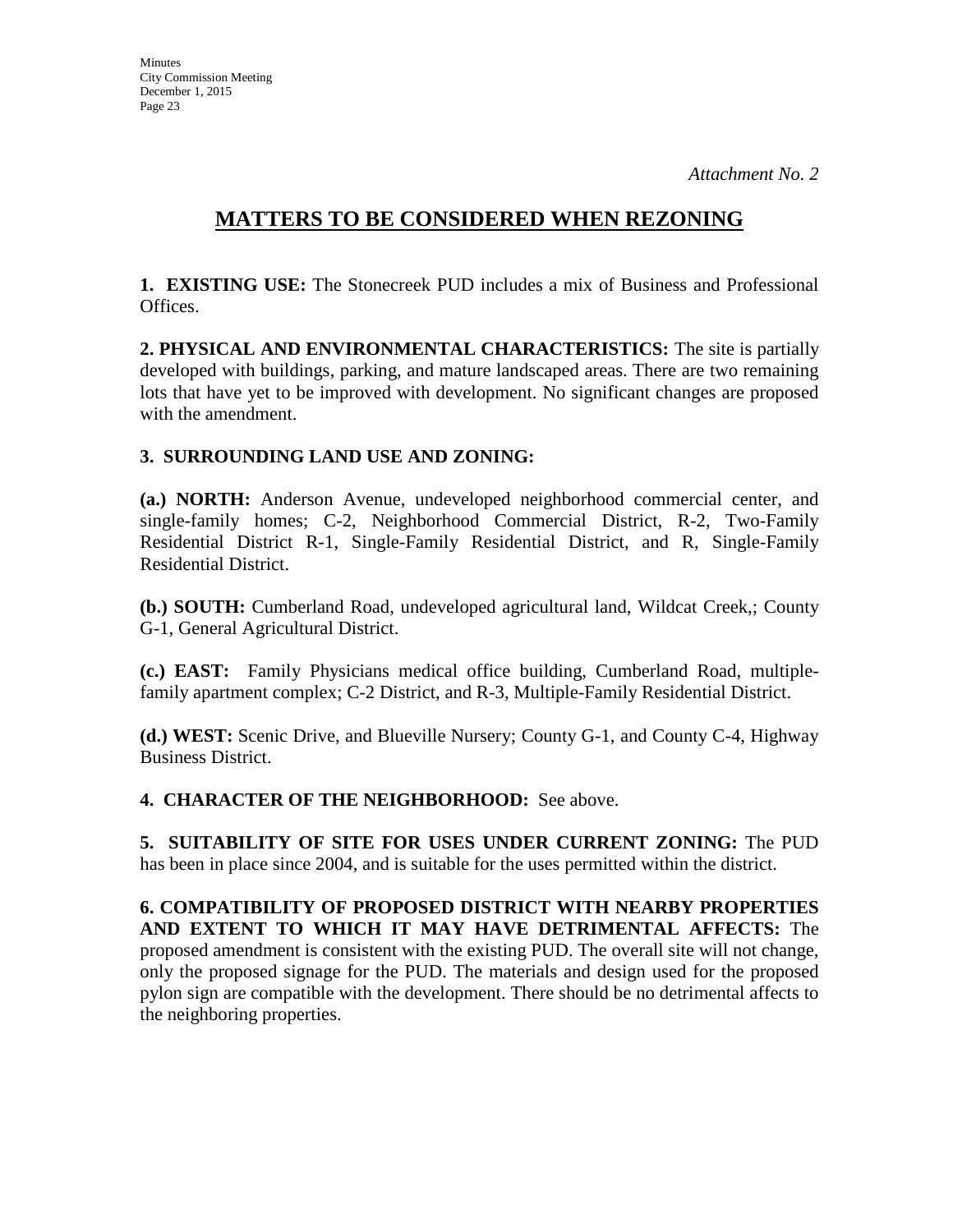*Attachment No. 2* 

In addition, as part of the application process the applicants held a neighborhood meeting on September  $28<sup>th</sup>$ . According to the neighborhood meeting report, all parties were in agreement with the proposed sign to be placed at the entrance of the Stonecreek PUD. The addition of the adjacent Stone Creek Family Physicians being a part of the sign was also favored by all parties that attended the meeting.

**6. CONFORMANCE WITH COMPREHENSIVE PLAN:** The Manhattan Urban Area Comprehensive Plan shows the site as Neighborhood Commercial Center (NCC), which is intended to provide a range of services for residential areas, including supermarkets, restaurants, convenience stores, drycleaners, drugstores, filling stations, smaller specialty shops, retail and health services, and business and professional offices. Sites are typically on a smaller scale (1-3 acres) and should be located at the intersection of arterial and collector streets. Main entrances should be integrated with the surrounding street network. Building materials should reflect the surrounding architectural character. In addition, the site is located in the West Anderson Corridor (WAC) Special Planning Area.

#### NCC policies include:

#### *NCC-1: Characteristics*

*Neighborhood Commercial Centers are intended to provide a range of services for residential areas, including supermarkets, restaurants, convenience stores, drycleaners, drugstores, filling stations, smaller specialty shops, retail and health services, and business and professional offices. Neighborhood centers will vary in scale and character. Smaller, limited use centers may be fully integrated into the surrounding neighborhood and be accessed comfortably by foot or bicycle; while larger centers will function more independently, providing ample parking and numerous stores. Mixed-Use Neighborhood Centers that also incorporate residential uses are appropriate in a master planned setting. Neighborhood Centers often serve more than one nearby neighborhood in order to maintain sufficient economy of scale.* 

#### *NCC-2: Location*

*Neighborhood centers should generally be located at the intersection of arterial and collector streets. However, smaller centers with limited uses may be appropriate within a residential area at the intersection of two collector streets, or at the intersection of a collector and a local street, provided they are designed to be compatible with the surrounding neighborhood and meet a minimum level of design criteria.* 

#### *NCC-3: Size*

*Neighborhood centers typically require a site of approximately 10 acres, but may vary, ranging from as small as 1-3 acres to as large as 15-20 acres depending on the size of its service area and the extent of its mixed-use characteristics.*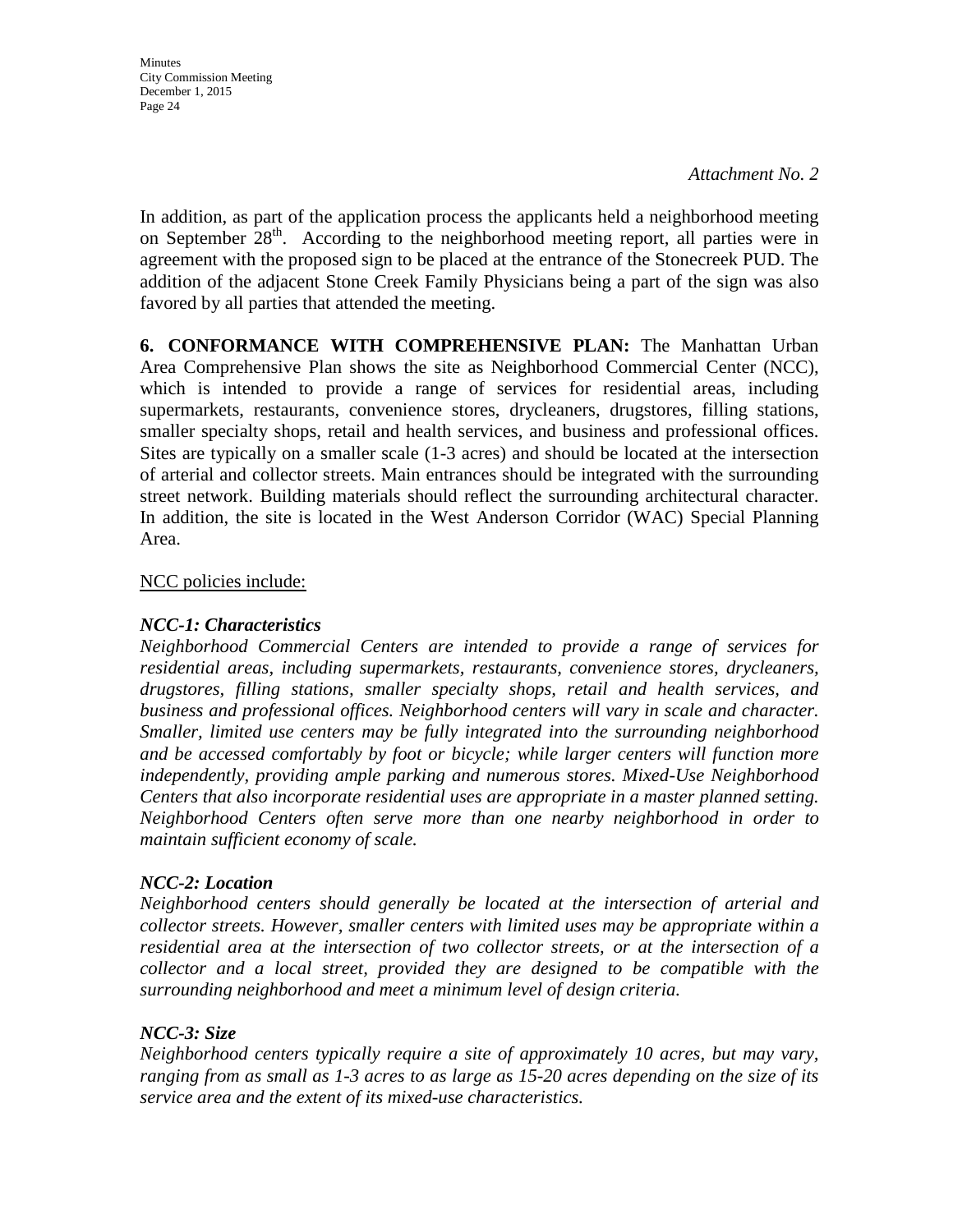#### *NCC-4: Circulation and Access*

*Integrate main entrances and driveways with the surrounding street network to provide clear connections between uses for vehicles, pedestrians, and bicycles. Provide clear, direct pedestrian connections between uses within the center, to the surrounding neighborhood, and to transit stops.* 

#### *NCC-5: Transitions between Uses*

*Provide attractive transitions between the center and surrounding neighborhoods, while not limiting access between the center and the neighborhood for all modes of travel. Transitions can be accomplished by stepping down the height of taller structures when developing towards nearby residences, providing landscape buffers or screening, or similar means. Use creative design to avoid simply "walling" off residential areas from neighborhood centers.* 

#### **West Anderson Corridor (WAC)**

#### *Background and Intent*

*The West Anderson Corridor is contiguous to the western boundary of Manhattan and is considered as an area for potential future growth. The scenic quality of the corridor is significant, defined by the Wildcat Creek Riparian area, which bounds its southern edge and by the lush agricultural lands that extend south from Anderson Avenue to the creek. The corridor will remain primarily rural in nature within the near-term or until such time as utility services are available. To the extent possible, both the scenic quality and availability of developable land within the corridor should be preserved. As the market for growth in the corridor emerges, compatibility with Fort Riley and specific recommendations made by the 2005 Flint Hills Joint Land Use Study are a key consideration.* 

Policies

### *WAC-1: Preservation of Wildcat Creek Riparian Corridor*

*Design land use patterns in the Wildcat Creek Corridor to protect natural features, including steep slopes, native vegetation, riparian corridors, streams, and wetlands, in accordance with the adopted Wildcat Creek Floodplain Management Plan.* 

#### *WAC-2: Future Growth Area*

*The West Anderson Corridor is identified as a potential future growth area, dependent upon the timing, and availability of infrastructure and urban services. Evaluate development proposals within the West Anderson Corridor based upon their compatibility with the area's potential for future urban development and the recommendations of the 2005 Flint Hills Joint Land Use Study. Discourage isolated parcels of development that will lead to fragmented patterns of urban development.*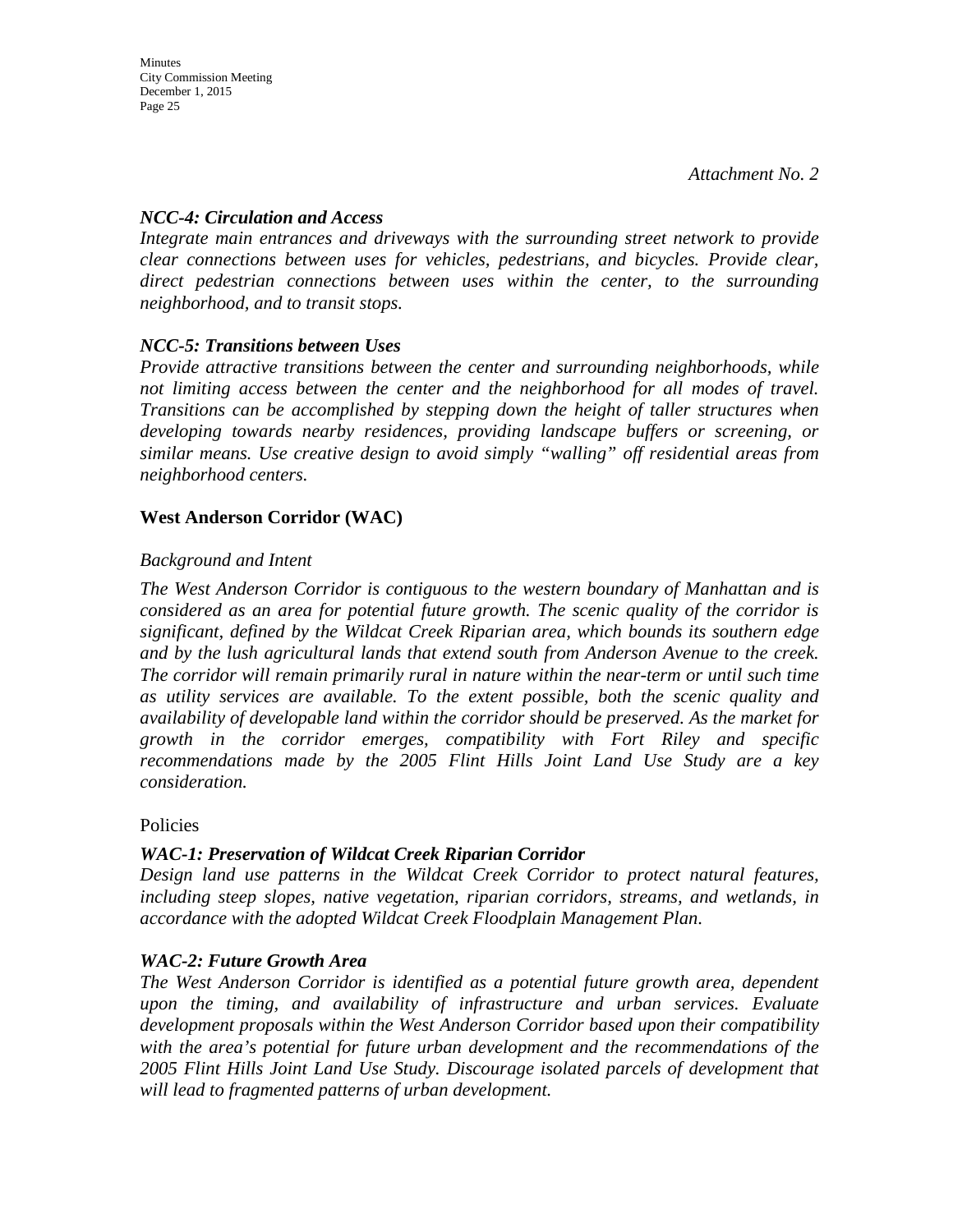*Attachment No. 2* 

#### *WAC-3: Future Neighborhood Services and Residential Development*

*The West Anderson Corridor provides potential for additional Neighborhood Commercial services and specialty stores in the vicinity of the Anderson Avenue–Scenic Drive intersection. Explore the provision of low to medium density housing along the south side of Anderson Avenue, transitioning to the riparian open space corridor, along Wildcat Creek.* 

#### *WAC-4: Multi-modal Connectivity*

*As development opportunities emerge, explore and implement opportunities to enhance multi-modal connections between the West Anderson Corridor and existing multi-modal facilities in other parts of the Planning Area.* 

The proposed PUD amendment conforms to the Comprehensive Plan.

#### **8. ZONING HISTORY AND LENGTH OF TIME VACANT AS ZONED:**

| June 1, 1998       | Manhattan Urban Area Planning Board<br>recommends approval of annexation request.                                                                                                                                                                                                                               |
|--------------------|-----------------------------------------------------------------------------------------------------------------------------------------------------------------------------------------------------------------------------------------------------------------------------------------------------------------|
| June 16, 1998      | City Commission approves first reading of<br>annexation.                                                                                                                                                                                                                                                        |
| August 3, 1998     | Manhattan Urban Area Planning Board tables<br>public hearing on Concurrent Plats<br>and<br>rezoning, due to a lack of a quorum.                                                                                                                                                                                 |
| August 17, 1998    | Manhattan Urban Area Planning Board<br>approval of rezoning from<br>recommends<br>County G-1, General Agricultural District, to<br>C-2, Neighborhood Shopping District, and<br>approves the Final Plat of the Stone Creek<br>Addition.                                                                          |
| September 1, 1998  | City Commission approves first reading of<br>rezoning.                                                                                                                                                                                                                                                          |
| September 15, 1998 | City Commission approves second reading of<br>Ordinance Nos. 6030 and 6031, annexing and<br>zoning the Stone Creek Addition and the<br>adjacent Anderson Avenue and Cumberland<br>Road rights-of-way; and accepts the easements<br>and rights-of-way as shown on the Final Plat<br>of the Stone Creek Addition. |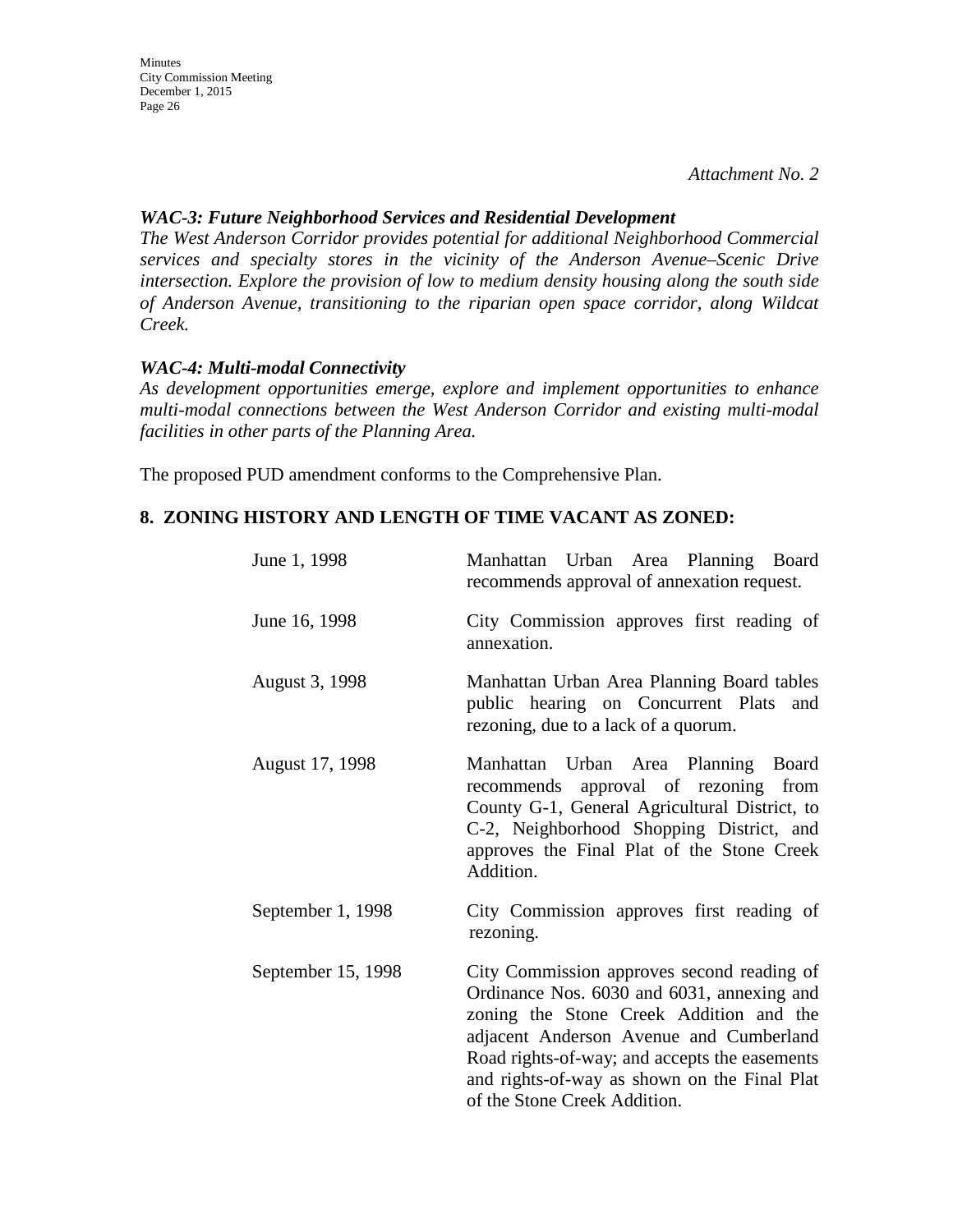| January 5, 2004         | Manhattan Urban Area Planning Board<br>recommends approval of the rezoning of Lot<br>2, Stone Creek Add, from C-2 District, to<br>Commercial PUD.                                                  |
|-------------------------|----------------------------------------------------------------------------------------------------------------------------------------------------------------------------------------------------|
| <b>January 20, 2004</b> | City Commission approves first reading of the<br>Stonecreek PUD.                                                                                                                                   |
| February 3, 2004        | City Commission approves Ordinance No.<br>6388, rezoning of Lot 2, Stone Creek Add,<br>from C-2 District, to Commercial PUD.                                                                       |
| March 1, 2004           | Manhattan Urban Area Planning Board<br>approves Phase 1 of the Final Development<br>Plan and the Final Plat of Stonecreek Business<br>Center Addition, a Replat of Lot 2, Stone<br>Creek Addition. |
| March 16, 2004          | City Commission accepts easements<br>and<br>rights-of-way of the Final Plat of<br>the<br><b>Stonecreek Business Center Addition.</b>                                                               |
| May 15, 2006            | Manhattan Urban Area Planning Board<br>approves the Final Plat of Stonecreek Business<br>Center Addition, Unit Two, a Replat of Lot 4,<br><b>Stonecreek Business Center Addition.</b>              |
| June 6, 2006            | City Commission accepts easements<br>and<br>rights-of-way of the Final Plat of<br>the<br>Stonecreek Business Center Addition, Unit<br>Two                                                          |

**9. CONSISTENCY WITH INTENT AND PURPOSE OF THE ZONING ORDINANCE:** The intent and purpose of the Zoning Regulations is to protect the public health, safety, and general welfare; regulate the use of land and buildings within zoning districts to assure compatibility; and to protect property values. The PUD Regulations are intended to provide a maximum choice of living environments by allowing a variety of housing and building types; a more efficient land use than is generally achieved through conventional development; a development pattern that is in harmony with land use density, transportation facilities and community facilities; and a development plan which addresses specific needs and unique conditions of the site which may require changes in bulk regulations or layout.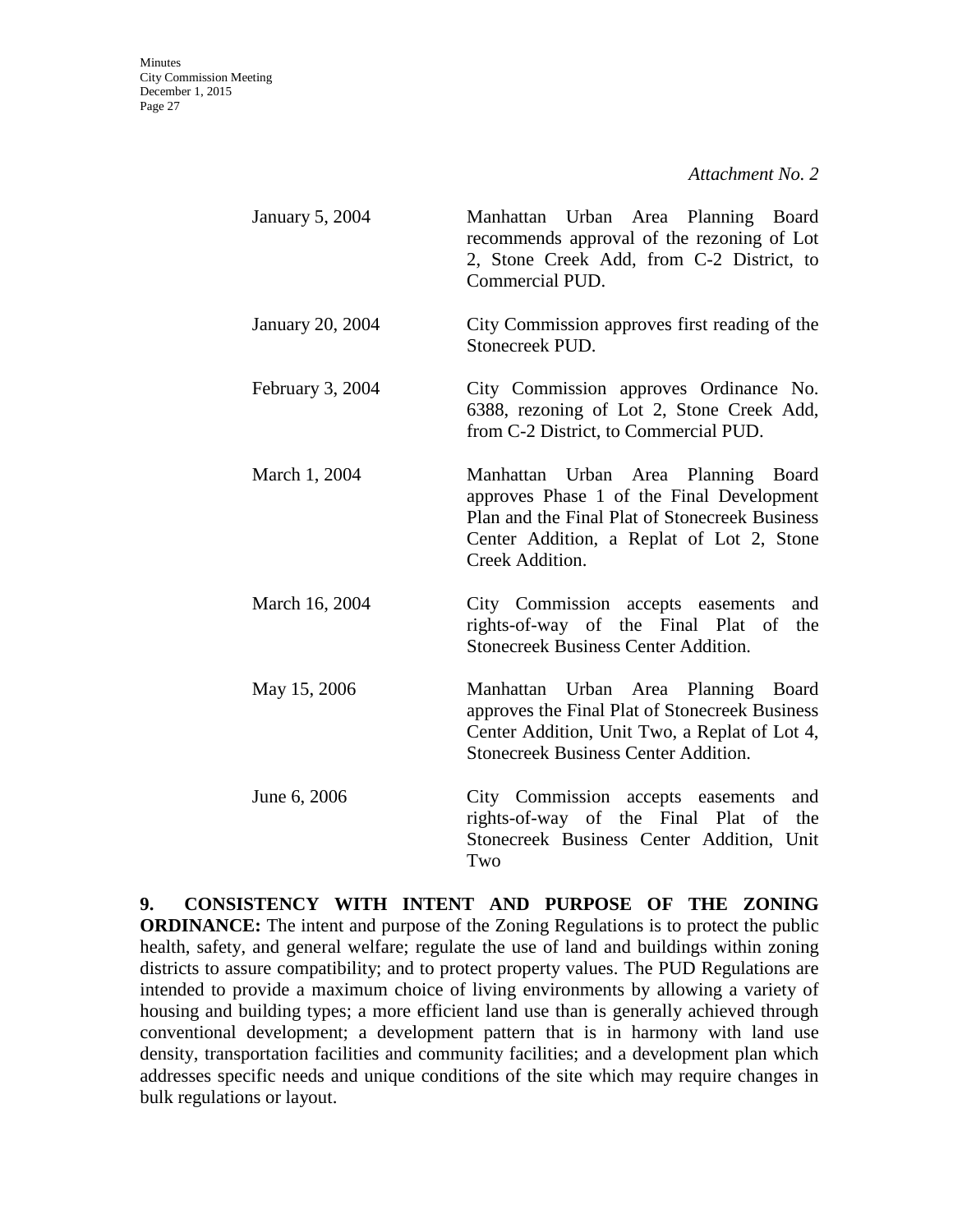The addition of off-premise signage would generally not be consistent with the intent for signs within commercial PUDs, which the Manhattan Zoning Regulations suggest follow the C-2 District requirements. The zoning regulations states that:

"Off-Premise Signs. The following restrictions shall apply to all Off-Premise Signs. (A) Permitted Districts: C-5, C-6, LM-SC, I-3, and I-4."

Since the Stonecreek PUD and the adjacent development located on Lot1, Stonecreek Addition is considered to be a uniformed development, providing identification of businesses within both developments seems reasonable. City Administration is recommending a condition of approval to limit the off-premise signage. The proposed amendment is consistent with the intent and purposes of the Zoning Regulations, and the intent of the PUD Regulations, subject to the conditions of approval.

**10. RELATIVE GAIN TO THE PUBLIC HEALTH, SAFETY AND WELFARE THAT** 

**DENIAL OF THE REQUEST WOULD ACCOMPLISH, COMPARED WITH THE HARDSHIP IMPOSED UPON THE INDIVIDUAL OWNER:** There appears to be no adverse affects on the public and no relative gain would be accomplished by denial. Denial of the amendment would be a hardship on the owner because no adverse effects on the public are expected.

**11. ADEQUACY OF PUBLIC FACILITIES AND SERVICES:** Adequate public street, sewer, and water are available to serve the site and the proposed use.

### **12. OTHER APPLICABLE FACTORS:** None

**13. STAFF COMMENTS AND RECOMMENDATION:** City Administration recommends approval of the proposed amendment of Ordinance No. 6388 and the approved Final Development Plan of Stonecreek Planned Unit Development, subject to the following condition of approval:

> 1. The proposed pylon sign shall be allowed to identify businesses located within the Stonecreek PUD and only the business and professional offices located on Lot 1, Stonecreek Addition.

### **ALTERNATIVES:**

1. Recommend approval of the proposed amendment of Ordinance No. 6388 and the approved Final Development Plan of Stonecreek Planned Unit Development, stating the basis for such recommendation, with the conditions listed in the Staff Report.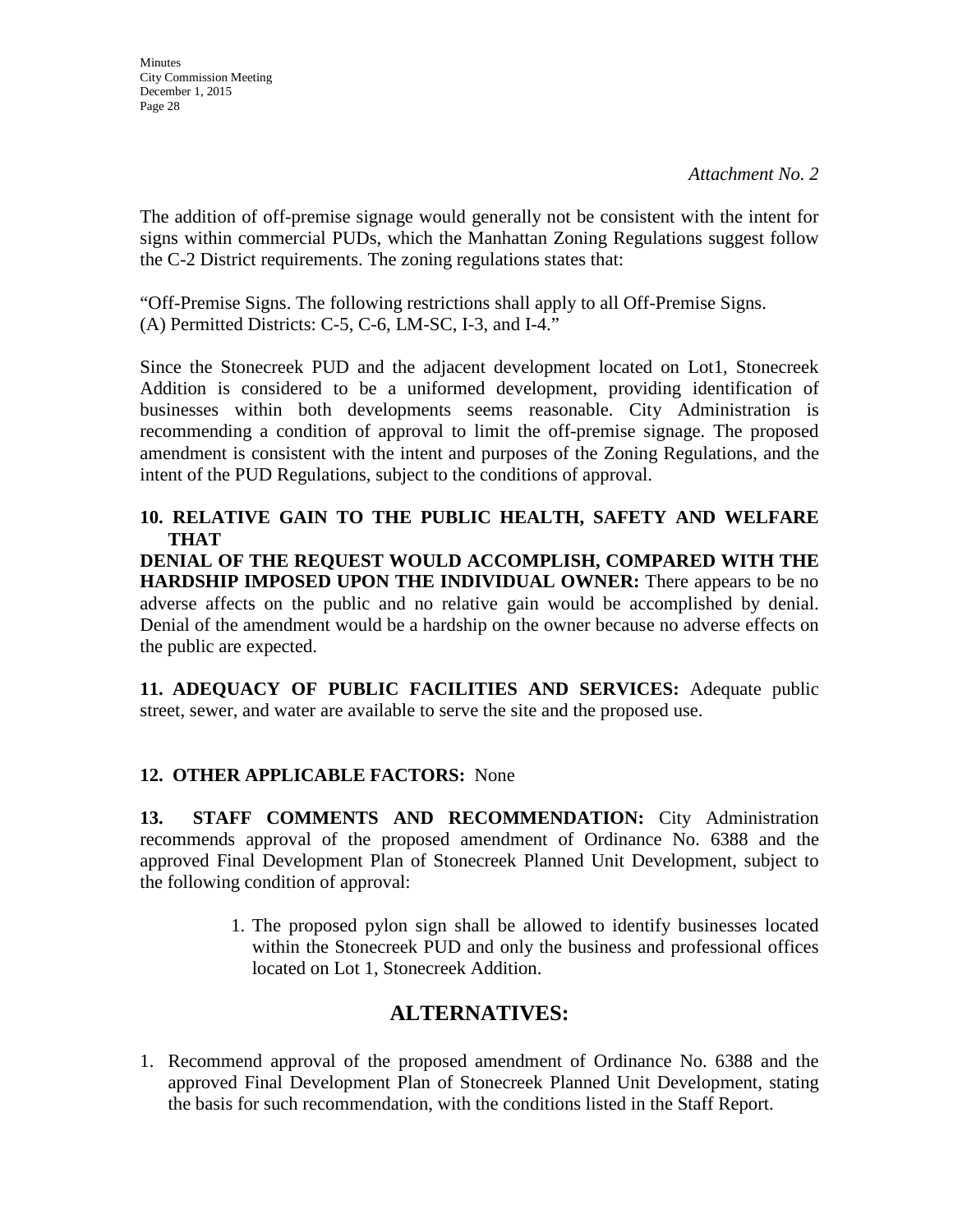- 2. Recommend denial of the proposed amendment of Ordinance No. 6388 and the approved Final Development Plan of Stonecreek Planned Unit Development, stating the specific reasons for denial.
- 3. Table the proposed Amendment to a specific date, for specifically stated reasons.

### **POSSIBLE MOTION:**

The Manhattan Urban Area Planning Board recommends approval of the proposed amendment of Ordinance No. 6388 and the approved Final Development Plan of the Stonecreek Planned Unit Development, based on the findings in the staff report, with the condition recommended by City Administration.

**PREPARED BY:** Chase Johnson, CFM, Planner

**DATE:** October 30, 2015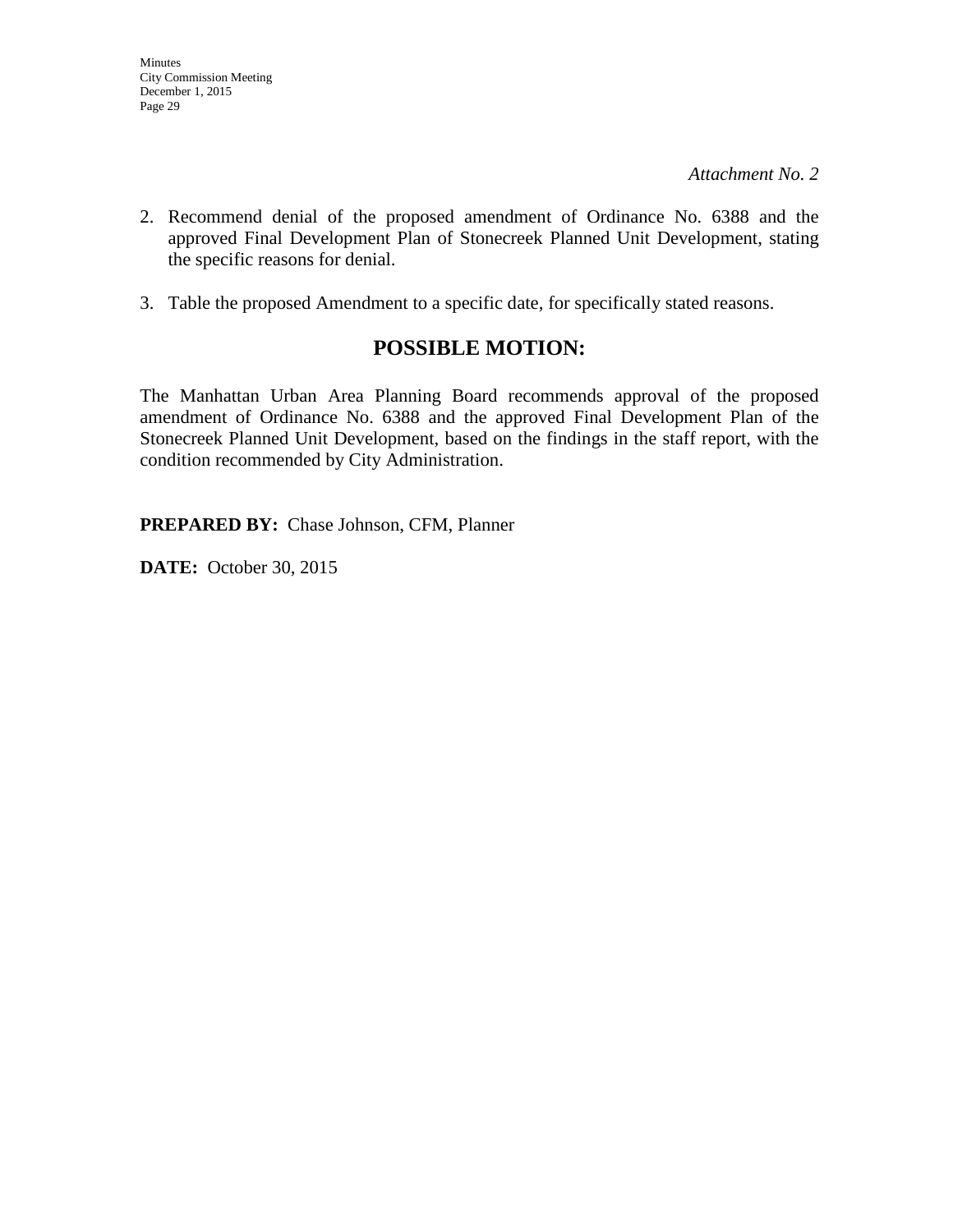#### *Attachment No. 3*

Option A Sanitary Sewer Main Plan

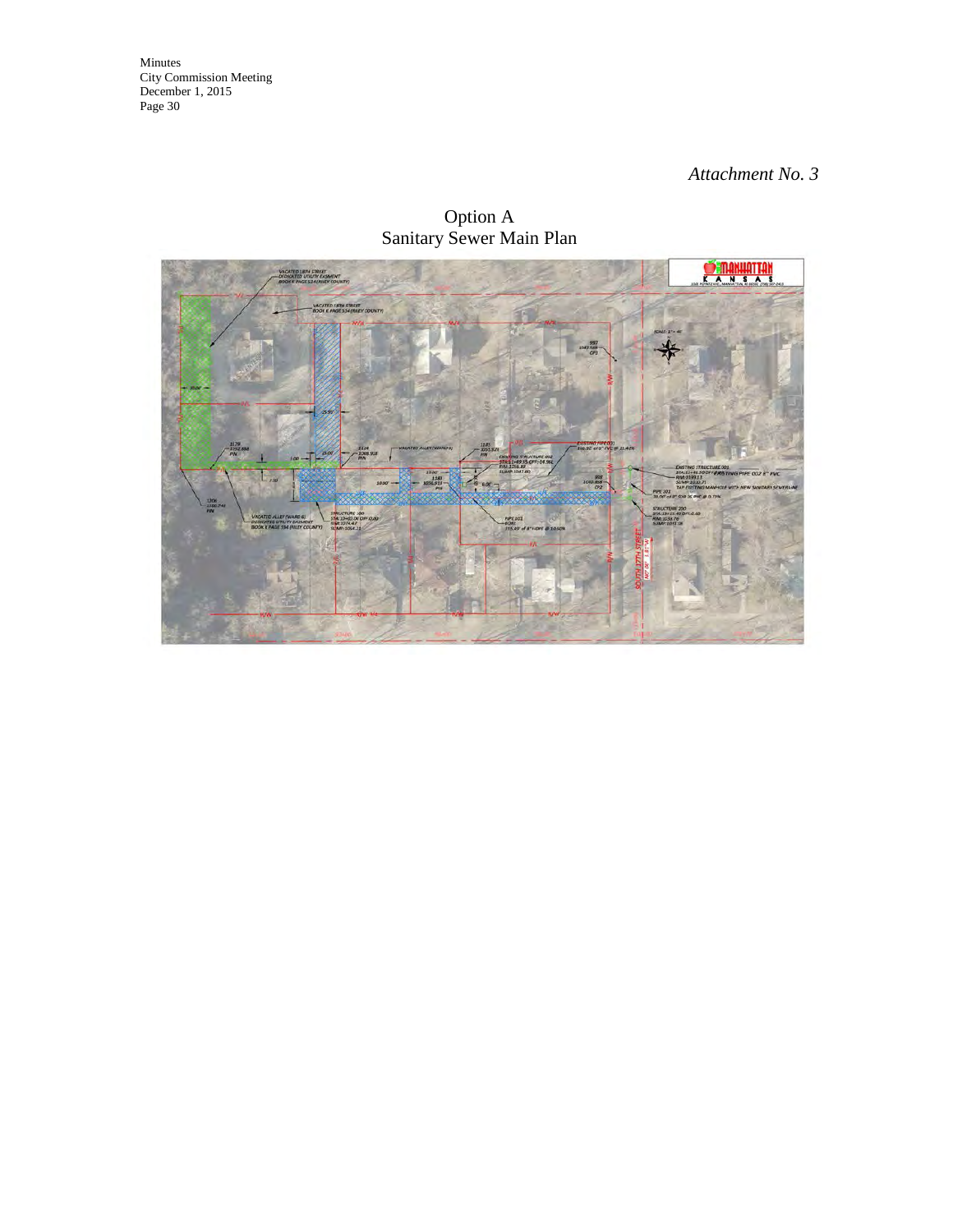#### *Attachment No. 4*